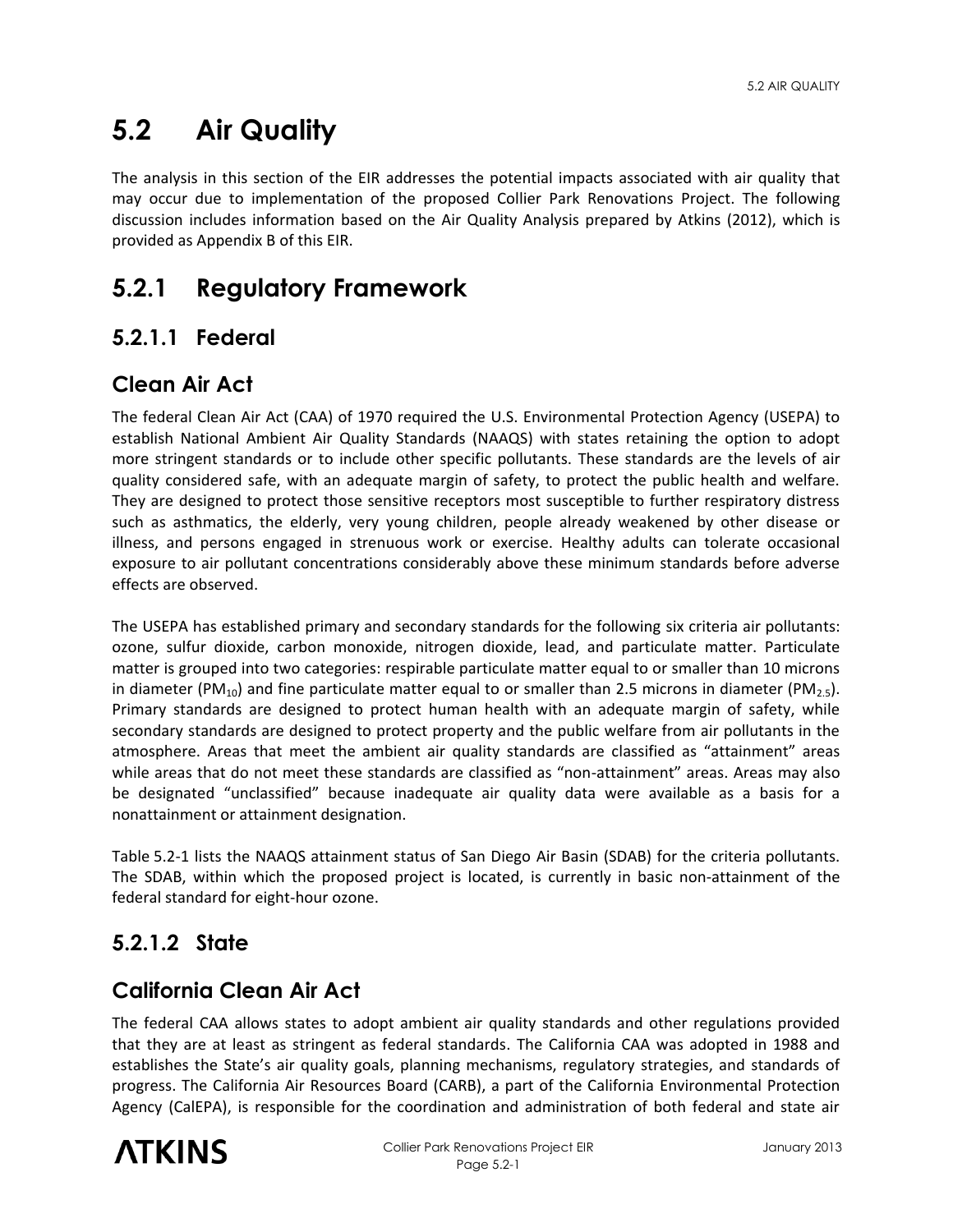#### 5.2 AIR QUALITY

pollution control programs within California, including setting the California Ambient Air Quality Standards (CAAQS) and developing the California State Implementation Plan (SIP), discussed further below, for which it works closely with the federal government and the local air districts. The CARB reviews operations and programs of the local air districts, and requires each air district with jurisdiction over a non-attainment area to develop its own strategy for achieving the NAAQS and CAAQS. The CARB also establishes emissions standards for motor vehicles sold in California, consumer products (such as hairspray, aerosol paints, and barbecue lighter fluid), and various types of commercial equipment, and sets fuel specifications to further reduce vehicular emissions.

The CARB has established CAAQS for the six criteria air pollutants, as well as for sulfates, hydrogen sulfide, vinyl chloride, and visibility-reducing particles. These standards are designed to protect the health and welfare of the populace with a reasonable margin of safety. In addition, the CARB has established a set of episode criteria for ozone, carbon monoxide, nitrogen dioxide, sulfur dioxide, and particulate matter. Episode criteria refer to pollutant levels, ranging from Stage One to Stage Three, which represent periods of short-term exposure to air pollutants that actually threaten public health. Health effects are progressively more severe as pollutant levels increase from Stage One to Stage Three episode criteria.

Table 5.2-1 lists the CAAQS attainment status of the SDAB for the criteria pollutants. The SDAB is currently in nonattainment of the state standards for ozone,  $PM_{10}$ , and  $PM_{2.5}$ .

| <b>Pollutant</b>                           | <b>Averaging Time</b>                    | <b>California Standards</b> | <b>Federal Standards</b>        |
|--------------------------------------------|------------------------------------------|-----------------------------|---------------------------------|
|                                            | 1 Hour                                   | <b>Nonattainment</b>        | No Federal Standard             |
| Ozone $(O_3)$                              | 8 Hour                                   |                             | <b>Basic Nonattainment</b>      |
| Respirable Particulate                     | Annual Arithmetic Mean                   | <b>Nonattainment</b>        | No Federal Standard             |
| Matter ( $PM_{10}$ )                       | 24 Hour                                  |                             | Unclassified <sup>(1)</sup>     |
| Fine Particulate Matter                    | Annual Arithmetic Mean                   | <b>Nonattainment</b>        |                                 |
| $(PM_{2.5})$                               | 24 Hour                                  | No State Standard           | Attainment/Unclassifiable       |
|                                            | 8 Hour                                   | Attainment                  | Maintenance Area <sup>(2)</sup> |
| Carbon Monoxide (CO)                       | 1 Hour                                   |                             |                                 |
|                                            | Annual Arithmetic Mean                   | No State Standard           | Attainment                      |
| Nitrogen Dioxide (NO <sub>2</sub> )        | 1 Hour                                   | Attainment                  | No Federal Standard             |
|                                            | Calendar Quarter                         | No State Standard           | Attainment                      |
| Lead                                       | 30 Day Average                           | Attainment                  | No Federal Standard             |
|                                            | Annual Arithmetic Mean                   | No State Standard           | Attainment                      |
| Sulfur Dioxide (SO <sub>2</sub> )          | 24 Hour                                  | Attainment                  | Attainment                      |
|                                            | 1 Hour                                   | Attainment                  | No Federal Standard             |
| Sulfates                                   | 24 Hour                                  | Attainment                  | No Federal Standard             |
| Hydrogen Sulfide                           | 1 Hour                                   | Unclassified                | No Federal Standard             |
| <b>Visibility Reducing</b><br>Particulates | 8 Hour<br>(10:00 a.m. to 6:00 p.m., PST) | Unclassified                | No Federal Standard             |

**Table 5.2-1 San Diego Air Basin Attainment Status** 

 $<sup>(1)</sup>$  Unclassified indicates data are not sufficient for determining attainment or nonattainment.</sup>

<sup>(2)</sup> Maintenance Area (defined by U.S. Department of Transportation) is any geographic region of the U.S. previously designated nonattainment pursuant to the federal CAA Amendments of 1990 and subsequently re-designated to attainment subject to the requirement to develop a maintenance plan under section 175A of the CAA, as amended. Source: CARB 2011

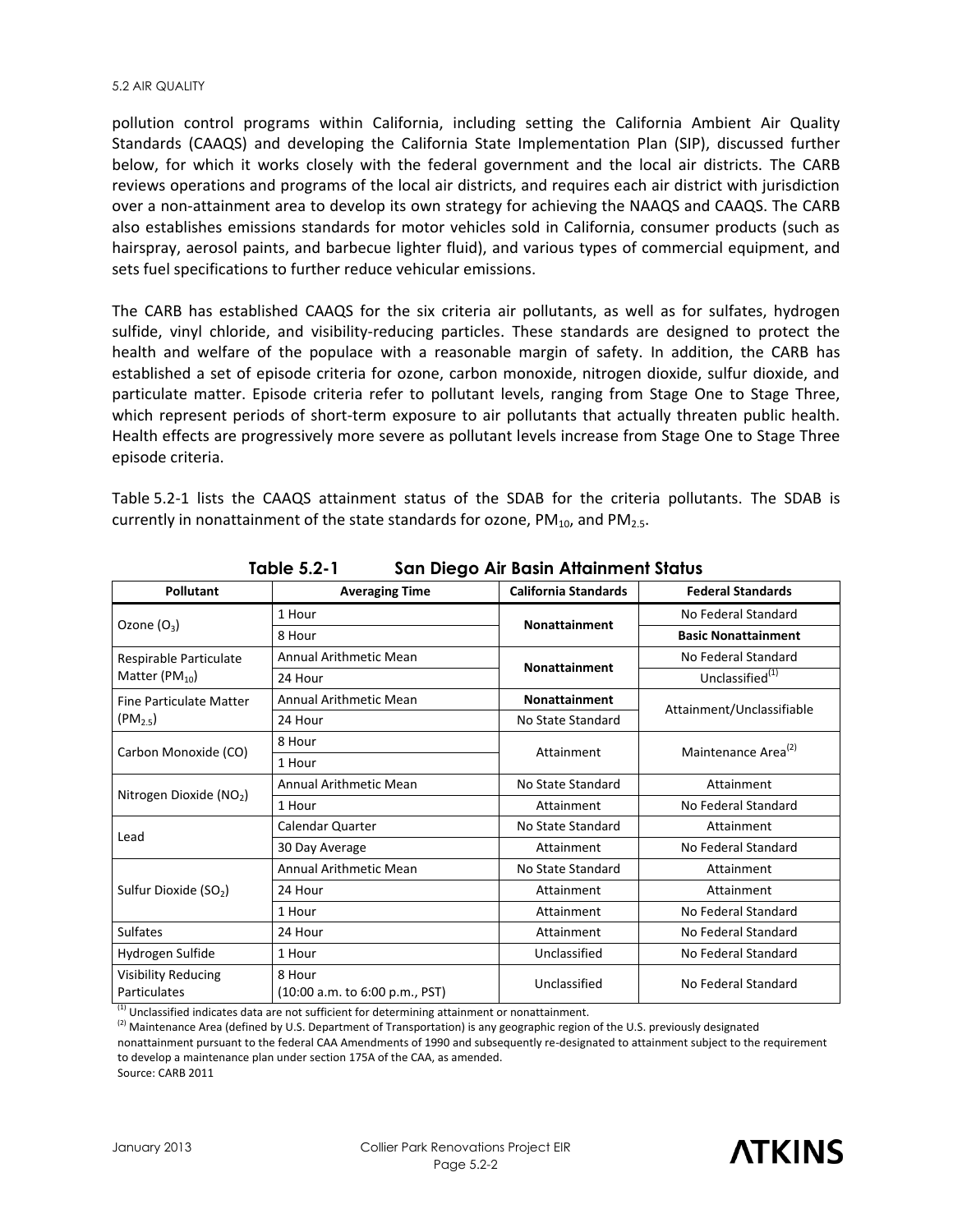## **California State Implementation Plan**

The federal CAA (and its subsequent amendments) requires each state to prepare an air quality control plan referred to as the SIP. The federal CAA Amendments dictate that states containing areas violating the NAAQS revise their SIPs to include extra control measures to reduce air pollution. SIPs include strategies and control measures to attain the NAAQS by deadlines established by the federal CAA. SIPs are periodically modified to reflect the latest emissions inventories, plans, and rules and regulations of air basins as reported by the agencies with jurisdiction over them. The USEPA has the responsibility to review all SIPs to determine if they conform to the requirements of the federal CAA.

The San Diego Air Pollution Control District (SDAPCD) is the agency responsible for preparing and implementing the portion of the California SIP applicable to the SDAB for attaining the NAAQS for eighthour ozone. The Eight Hour Ozone Attainment Plan for San Diego County (SDAPCD 2007) identifies control measures to reduce emissions of ozone precursors and complies with the federal SIP requirements. This plan accommodates emissions from all sources, including natural sources, through implementation of control measures, where feasible, on stationary sources to attain the standards. Mobile sources are regulated by the USEPA and the CARB, and the emissions and reduction strategies related to mobile sources are considered in the SIP. The SIP does not address impacts from sources of  $PM_{10}$  or PM<sub>2.5</sub>, although it does include control measures (rules) to regulate stationary source emissions of those pollutants. These SIP-approved rules may be used as a guideline to determine whether a project's emissions would have the potential to conflict with the SIP and thereby hinder attainment of the NAAQS for ozone.

## **5.2.1.3 Regional**

## **San Diego County Regional Air Quality Strategy**

The SDAPCD is the local agency responsible for the administration and enforcement of air quality regulations for San Diego County, including the City of La Mesa where the proposed project site is located. The SDAPCD regulates most air pollutant sources, except for motor vehicles, marine vessels, aircraft, and agricultural equipment, which are regulated by the USEPA or the CARB. State and local government projects, as well as projects proposed by the private sector, are subject to SDAPCD requirements if the sources are regulated by the SDAPCD. In addition, the SDAPCD, along with the CARB, maintains and operates ambient air quality monitoring stations at numerous locations throughout San Diego County that measure the criteria and toxic air pollutant levels in the ambient air.

The SDAPCD and the San Diego Association of Governments (SANDAG) are responsible for developing and implementing the clean air plan for attainment and maintenance of the ambient air quality standards in the SDAB. The San Diego County Regional Air Quality Strategy (RAQS) was initially adopted in 1991, and is updated on a triennial basis. The RAQS was updated in 1995, 1998, 2001, 2004, and most recently in April 2009. The RAQS outlines the SDAPCD's plans and control measures designed to attain the more stringent CAAQS for ozone. The SDAPCD has also developed the SDAB's input to the California SIP, which is required under the federal CAA for pollutants that are designated as being in nonattainment of NAAQS for the basin.

The RAQS relies on information from the CARB and SANDAG regarding mobile and area source emissions and projected growth in the County. This information is used to project future emissions and develop appropriate strategies for the reduction of emissions through regulatory controls. The CARB mobile

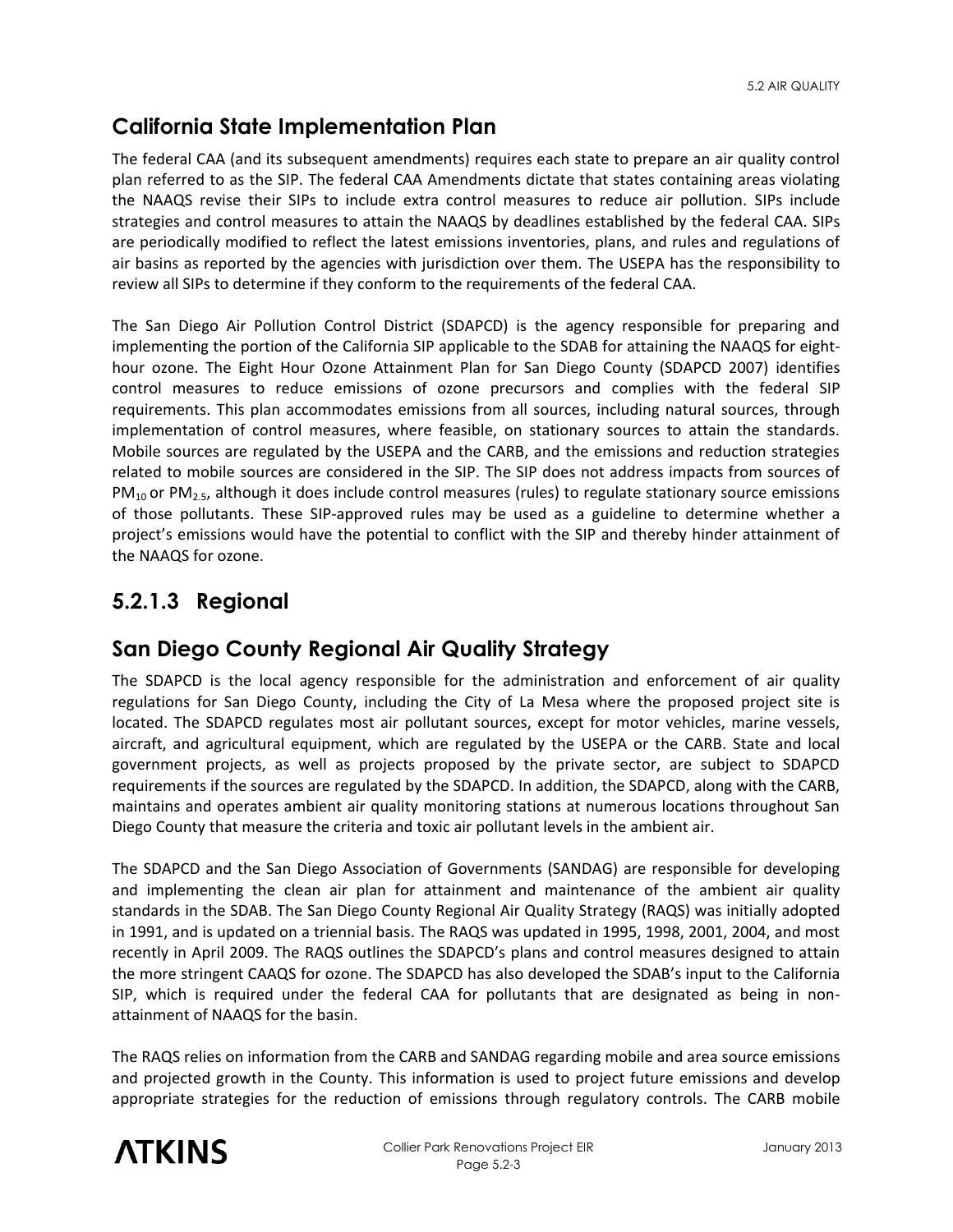source emission projections and SANDAG growth projections are based on population and vehicle trends and land use plans developed by the cities and the County as part of the development of their respective general plans. As such, a project that proposes development that is consistent with the growth anticipated by the applicable general plan would be consistent with the RAQS. If a project proposes development which is less intensive than that anticipated in the growth projections, the project would likewise be consistent with the RAQS. If a project proposes development which is greater than that anticipated in the growth projections, the project could be in conflict with the RAQS and could have a potentially significant impact on air quality.

## **SDAPCD Rule 55, Fugitive Dust Control**

In December 2005, the SDAPCD adopted the Measures to Reduce Particulate Matter in San Diego County. This report identifies fugitive dust as the major source of directly emitted particulate matter in the County, with mobile sources and residential wood combustion as minor contributors. Data on PM<sub>2.5</sub> source apportionment indicates that the main contributors to  $PM_{2.5}$  in the County are combustion of organic carbon, and ammonium sulfate and ammonium nitrate from combustion sources. The main contributors to  $PM_{10}$  include resuspended soil and road dust from unpaved and paved roads, construction and demolition sites, and mineral extraction and processing. Based on the report's evaluation of control measures recommended by the CARB to reduce particulate matter emissions, the SDAPCD adopted Rule 55, Fugitive Dust Control, in June 2009. The SDAPCD requires that construction activities implement the measures listed in Rule 55 to minimize fugitive dust emissions. Rule 55 establishes the following standards for fugitive dust control:

- 1) Airborne Dust beyond the Property Line. No person shall engage in construction or demolition activity in a manner that discharges visible dust emissions into the atmosphere beyond the property line for a period or periods aggregating more than three minutes in any 60 minute period.
- 2) Track-Out/Carry-Out. Visible roadway dust as a result of active operations, spillage from transport trucks, erosion, or track-out/carry-out shall be:
	- a) Minimized by the use of any of the equally effective track-out/carry-out and erosion control measures that apply to the project or operation, including track-out grates or gravel beds at each egress point; wheel-washing at each egress during muddy conditions; soil binders, chemical soil stabilizers, geotextiles, mulching, or seeding; and using secured tarps or cargo covering, watering, or treating of transported material for outbound transport trucks.
	- b) Removed at the conclusion of each work day when active operations cease, or every 24 hours for continuous operations.

## **5.2.1.4 Local**

## **City of La Mesa General Plan**

The Conservation and Open Space Element of the adopted La Mesa General Plan (City of La Mesa 1996) includes the following conservation policies and objectives related to air quality:

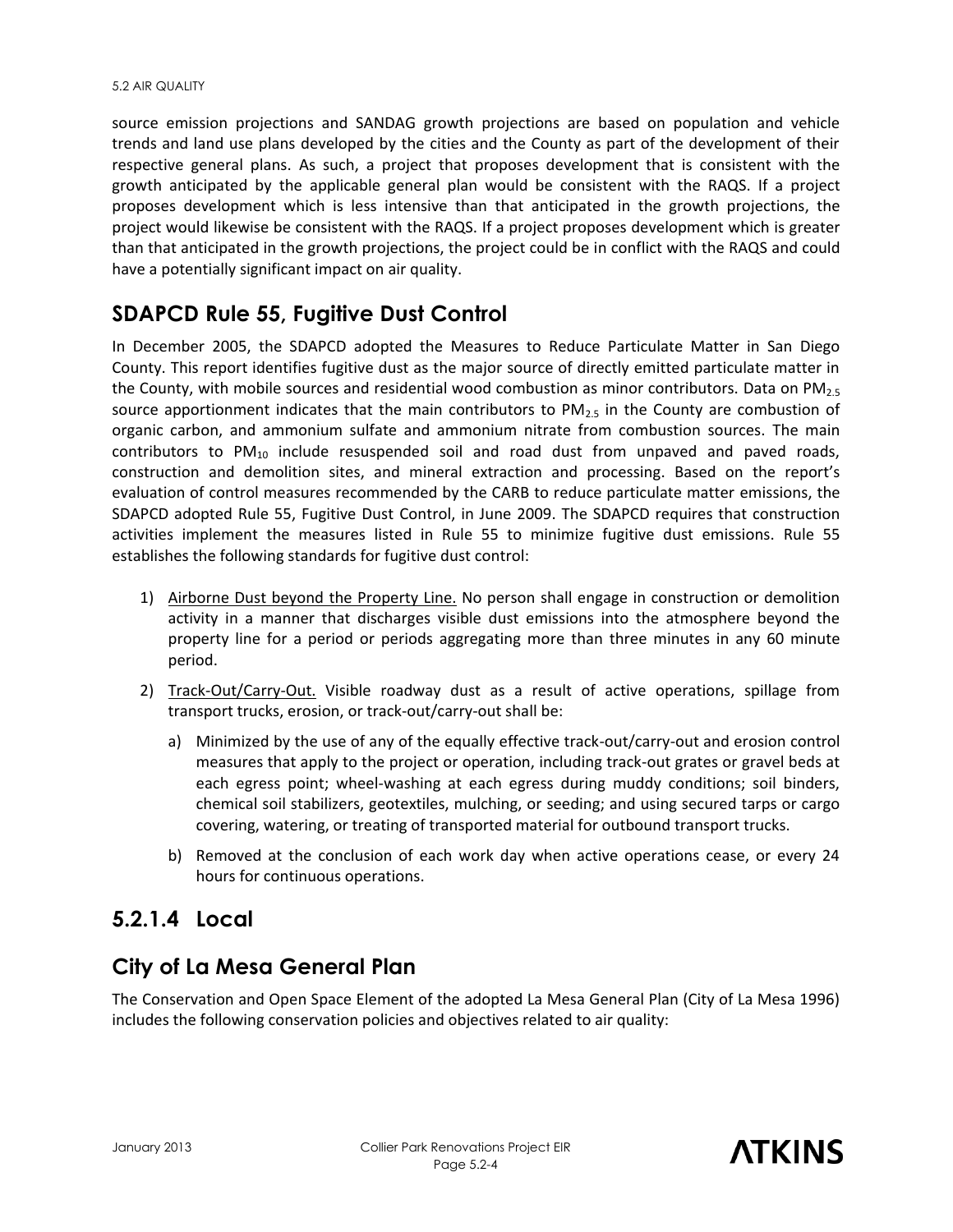#### Conservation Policies

- 1) The City will maintain programs and procedures which prevent the introduction of commercial or industrial activities which could have a significant negative impact on air quality.
- 2) The City will support and encourage economical transportation alternatives which reduce auto emissions by reducing vehicle trip lengths and frequencies.
- 3) The City will encourage the use of transportation modes other than the automobile by implementing land use policies which result in a pattern of residential uses and employment opportunities in close proximity to commercial services, community facilities, employment centers and transit routes.
- 4) The City will support programs to reduce auto emissions by improving the flow of traffic and other transportation system management programs.
- 5) The City values trees for their role in processing carbon dioxide in the atmosphere, and will continue efforts to save existing trees and to require planting of new trees in conjunction with public and private developments.

#### Conservation Objectives

- 1) The Community Development Department will review the Zoning Ordinance to incorporate regional air quality standards and objectives where necessary for commercial and industrial uses.
- 2) The Community Development Department will review the Zoning Ordinance to consider what standards can be added to preserve and protect stands of mature trees within the City.
- 3) The Community Development Department and the Public Works Department shall review the current standards for street trees and landscaping in the public right-of-way to insure that the plant varieties and quantities specified are adequate.

# **5.2.2 Existing Conditions**

## **5.2.2.1 Climate and Meteorology**

Regional climate and local meteorological conditions influence ambient air quality. The climate of the SDAB is dominated by a semi-permanent high pressure cell located over the Pacific Ocean. This cell influences the direction of prevailing winds (westerly to northwesterly) and maintains clear skies for much of the year. In La Mesa, the normal daily maximum temperature is 85 degrees Fahrenheit in August, and the normal daily minimum temperature is 44 degrees Fahrenheit in January (Western Regional Climate Center 2012). The normal precipitation in La Mesa is about 13 inches annually, occurring primarily from November through March.

The high pressure cell also creates two types of temperature inversions that may act to degrade local air quality. Subsidence inversions occur during the warmer months as descending air associated with the Pacific high pressure cell comes into contact with cool marine air. The boundary between the two layers of air creates a temperature inversion that traps pollutants. The other type of inversion, a radiation inversion, develops on winter nights when air near the ground cools through radiation and the air aloft

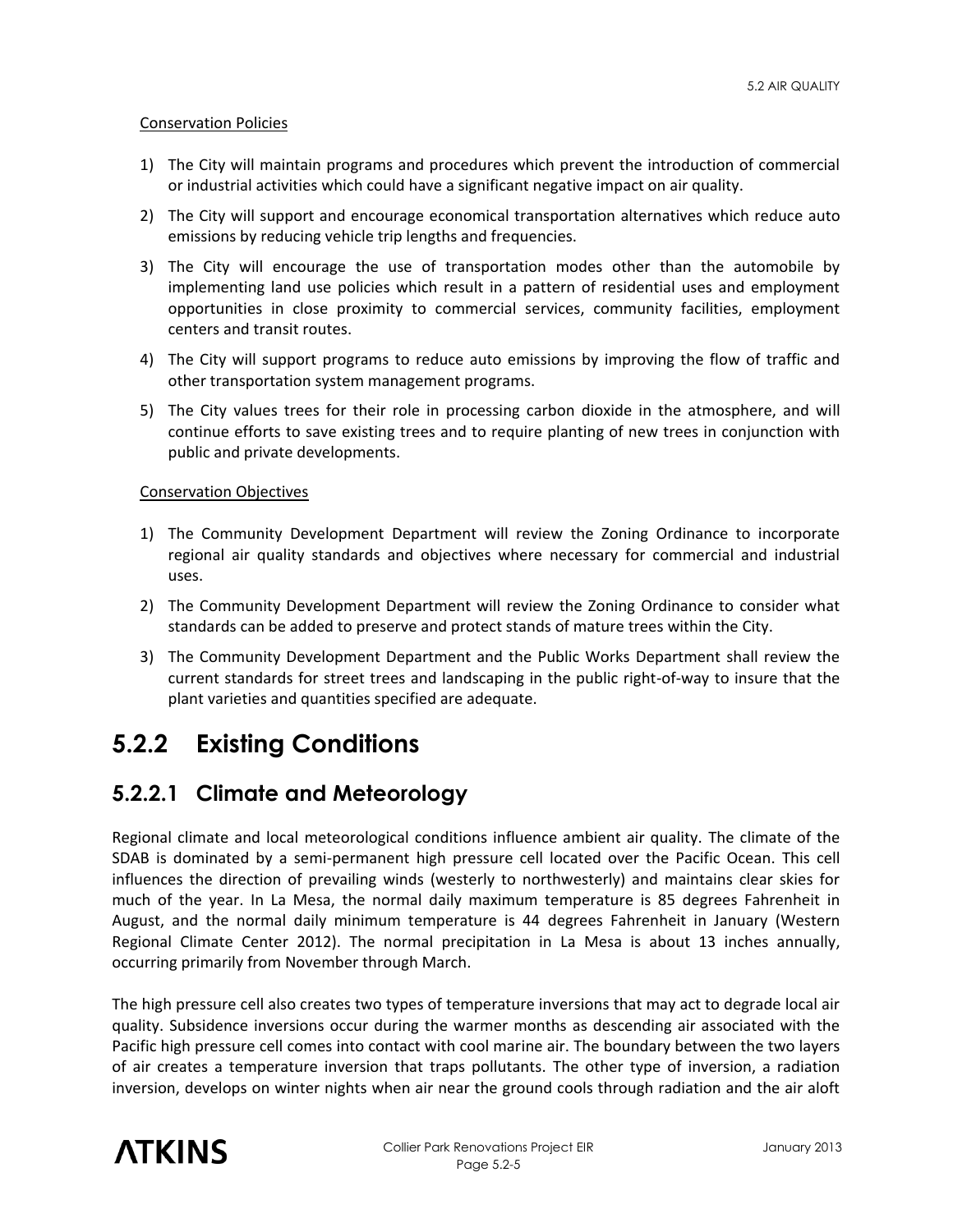remains warm. The shallow inversion layer formed between these two air masses can also trap pollutants.

## **5.2.2.2 Air Quality Monitoring Data**

The SDAPCD operates a network of ambient air monitoring stations throughout San Diego County. The purpose of the monitoring stations is to measure ambient concentrations of criteria air pollutants and determine whether the ambient air quality meets the NAAQS and CAAQS. The nearest ambient air quality monitoring station to Collier Park is in the City of El Cajon on Redwood Avenue. Table 5.2-2 presents a summary of the ambient pollutant concentrations monitored at the El Cajon station during the last three years for which records are available (2009 through 2011), as well as the corresponding NAAQS and CAAQS.

As shown below in Table 5.2-2, the one-hour ozone concentration exceeded the state standard two times in 2009, one time in 2010, and one time in 2011. The eight-hour ozone concentration exceeded both the state and federal standards in 2009, 2010, and 2011. The 24-hour  $PM_{10}$  concentration exceeded the state standard one time in 2009, but did not exceed the standard in 2010 or 2011. The federal standard for 24-hour PM<sub>10</sub> was not exceeded during years 2009 through 2011. The 24-hour PM<sub>2.5</sub> concentration exceeded the federal standard one time in 2009 and one time in 2011, but did not exceed the standard in 2010. Neither the state nor federal standards for carbon monoxide, nitrogen dioxide, or sulfur dioxide were exceeded at any time during years 2009 through 2011. In fact, with one exception during October 2003, the SDAB has not violated the state or federal standards for carbon monoxide since 1990 (SDAPCD 2007). In addition, the federal annual average nitrogen dioxide standard has not been exceeded since 1978, and the state one-hour nitrogen dioxide standard has not been exceeded since 1988 (SDAPCD 2007).

## **5.2.2.3 Health Effects of Air Pollutants**

Air quality laws and regulations generally divide air pollutants into two broad categories: criteria air pollutants and toxic air contaminants (TACs). Criteria air pollutants are a group of common air pollutants regulated by the federal and state governments by means of ambient air quality standards designed to prevent health effects and/or environmental effects of pollution. The criteria air pollutants pertinent to the project analysis are carbon monoxide, nitrogen oxides ( $NO<sub>X</sub>$ ), ozone, particulate matter, and sulfur dioxide. TACs are a category of air pollutants for which ambient air quality standards have not been established, but have been shown to have an impact on human health. The health effects of criteria air pollutants and TACs based on information published by the USEPA (2011) and CARB (2010) are described below.

## **Carbon Monoxide**

Carbon monoxide is a colorless, odorless, poisonous gas produced by incomplete burning of carbonbased fuels, including gasoline, oil, and wood. Carbon monoxide is also produced from incomplete combustion of many natural and synthetic products. For example, cigarette smoke contains carbon monoxide. When carbon monoxide gets into the body, it combines with chemicals in the blood and prevents the blood from providing oxygen to cells, tissues, and organs. Because the body requires oxygen for energy, high-level exposures to carbon monoxide can cause serious health effects or even death.

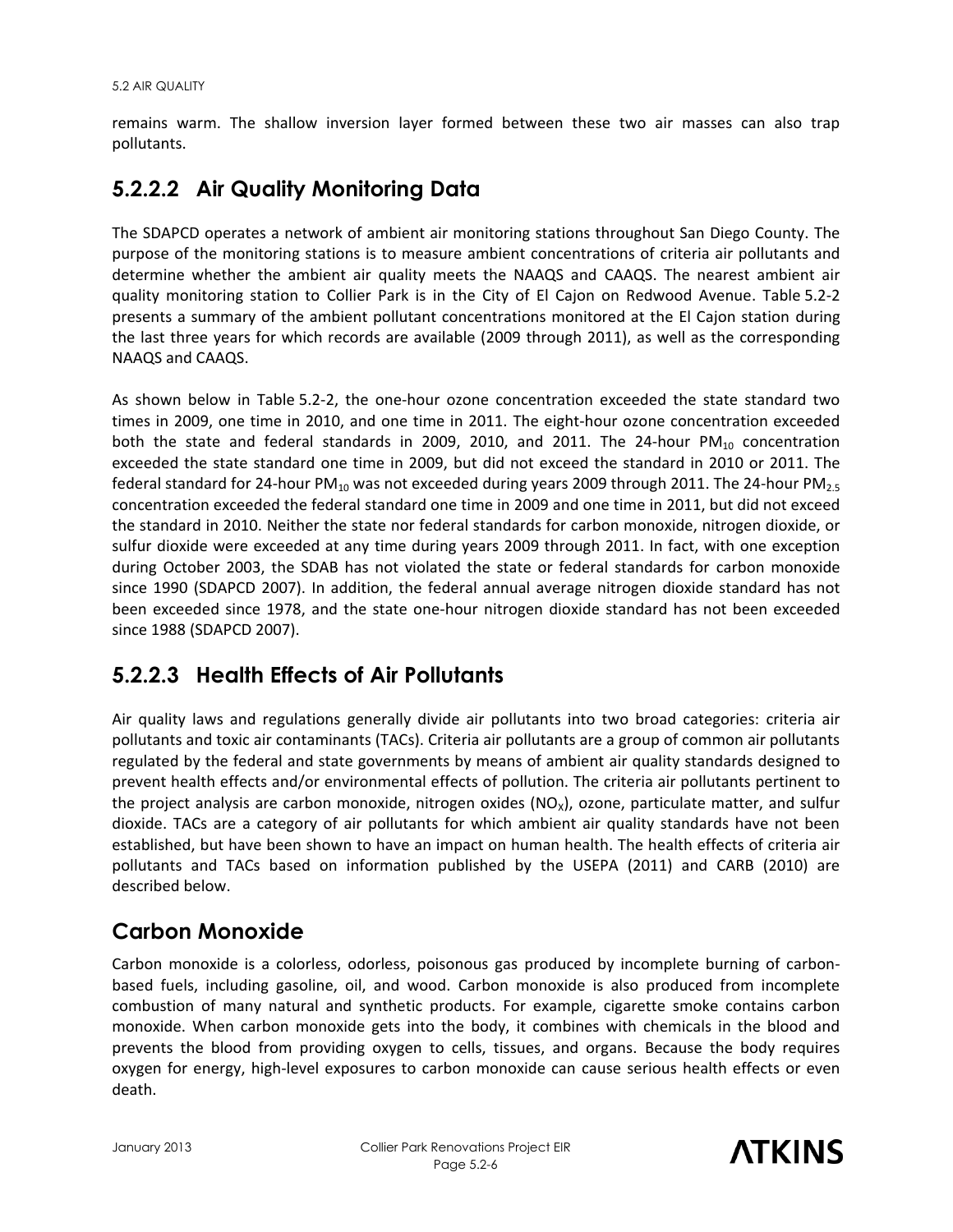| <b>Pollutant</b>                                           | <b>Monitoring Station</b>  | 2009           | 2010         | 2011         |  |  |  |  |
|------------------------------------------------------------|----------------------------|----------------|--------------|--------------|--|--|--|--|
| Ozone $(O_3)$                                              |                            |                |              |              |  |  |  |  |
| Maximum 1-hour concentration (ppm)                         |                            | 0.098          | 0.102        | 0.105        |  |  |  |  |
| Days above 1-hour state standard (>0.09 ppm)               |                            | $\overline{2}$ | $\mathbf{1}$ | $\mathbf{1}$ |  |  |  |  |
| Maximum 8-hour concentration (ppm)                         | El Cajon<br>Redwood Avenue | 0.083          | 0.078        | 0.087        |  |  |  |  |
| Days above 8-hour state standard (>0.07 ppm)               |                            | 5              | 6            | $\mathbf{1}$ |  |  |  |  |
| Days above 8-hour federal standard (>0.075 ppm)            |                            | $\overline{2}$ | 3            | $\mathbf{1}$ |  |  |  |  |
| <b>Carbon Monoxide (CO)</b>                                |                            |                |              |              |  |  |  |  |
| Maximum 8-hour concentration (ppm)                         | El Cajon                   | (1)            | (1)          | 1.46         |  |  |  |  |
| Days above state or federal standard (>9.0 ppm)            | Redwood Avenue             | (1)            | (1)          | $\Omega$     |  |  |  |  |
| Respirable Particulate Matter (PM10)                       |                            |                |              |              |  |  |  |  |
| Peak 24-hour concentration ( $\mu$ g/m <sup>3</sup> )      |                            | 57.0           | 42.0         | 41.9         |  |  |  |  |
| Days above state standard (>50 $\mu$ g/m <sup>3</sup> )    | El Cajon<br>Redwood Avenue | $\mathbf{1}$   | $\Omega$     | $\Omega$     |  |  |  |  |
| Days above federal standard (>150 $\mu$ g/m <sup>3</sup> ) |                            | 0              | $\Omega$     | $\Omega$     |  |  |  |  |
| Fine Particulate Matter (PM <sub>2.5</sub> )               |                            |                |              |              |  |  |  |  |
| Peak 24-hour concentration ( $\mu$ g/m <sup>3</sup> )      | <b>El Cajon</b>            | 56.5           | 41.0         | 38.7         |  |  |  |  |
| Days above federal standard (>35 $\mu$ g/m <sup>3</sup> )  | Redwood Avenue             | $\mathbf{1}$   | 0            | $\mathbf{1}$ |  |  |  |  |
| Nitrogen Dioxide (NO2)                                     |                            |                |              |              |  |  |  |  |
| Peak 1-hour concentration (ppm)                            | El Cajon                   | 0.054          | 0.058        | 0.049        |  |  |  |  |
| Days above state 1-hour standard (0.18 ppm)                | Redwood Avenue             | $\mathbf 0$    | 0            | $\Omega$     |  |  |  |  |
| Sulfur Dioxide (SO <sub>2</sub> )                          |                            |                |              |              |  |  |  |  |
| Maximum 24-hour concentration (ppm)                        |                            | (1)            | (1)          | 0.001        |  |  |  |  |
| Days above 24-hour state standard (>0.04 ppm)              | El Cajon<br>Redwood Avenue | (1)            | (1)          | $\Omega$     |  |  |  |  |
| Days above 24-hour federal standard (>0.14 ppm)            |                            | (1)            | (1)          | $\mathbf 0$  |  |  |  |  |

| Table 5.2-2 | <b>Air Quality Monitoring Data</b> |  |
|-------------|------------------------------------|--|
|-------------|------------------------------------|--|

ppm = parts per million;  $\mu$ g/m<sup>3</sup> = micrograms per cubic meter

Insufficient data available to determine value.

Source: CARB 2012

## **Nitrogen Oxides**

 $NO<sub>x</sub>$  is a general term pertaining to a group of highly reactive gasses, including nitrogen dioxide and other oxides of nitrogen. NO<sub>x</sub> is produced from burning fuels, including gasoline, diesel, and coal. NO<sub>x</sub> reacts with ammonia, moisture, and other compounds to form small particles that can penetrate deeply into sensitive parts of the lungs, which can cause or worsen respiratory conditions and can aggravate existing heart disease. Ozone is formed when  $NO<sub>x</sub>$  and volatile organic compounds (VOCs) react in the presence of heat and sunlight.  $NO<sub>x</sub>$  is also a major component of acid rain.

## **Ozone**

Ozone is a corrosive gas composed of three oxygen atoms linked together. Ozone exists in two layers of the atmosphere. It occurs naturally in the stratosphere (upper atmosphere) where it absorbs and provides a protective shield against the sun's damaging ultraviolet radiation. Ozone also exists in the troposphere (lower atmosphere), and even near ground level, where it can cause health effects in humans, including chest pain, coughing, throat irritation, congestion, and worsening of respiratory conditions such as bronchitis, emphysema, and asthma. Ozone is not emitted directly in the air, but at ground level is formed by chemical reactions of "precursor" pollutants—NO<sub>x</sub> and VOCs—in the presence of heat and sunlight. Thus, ozone levels are typically higher during the spring and summer months.

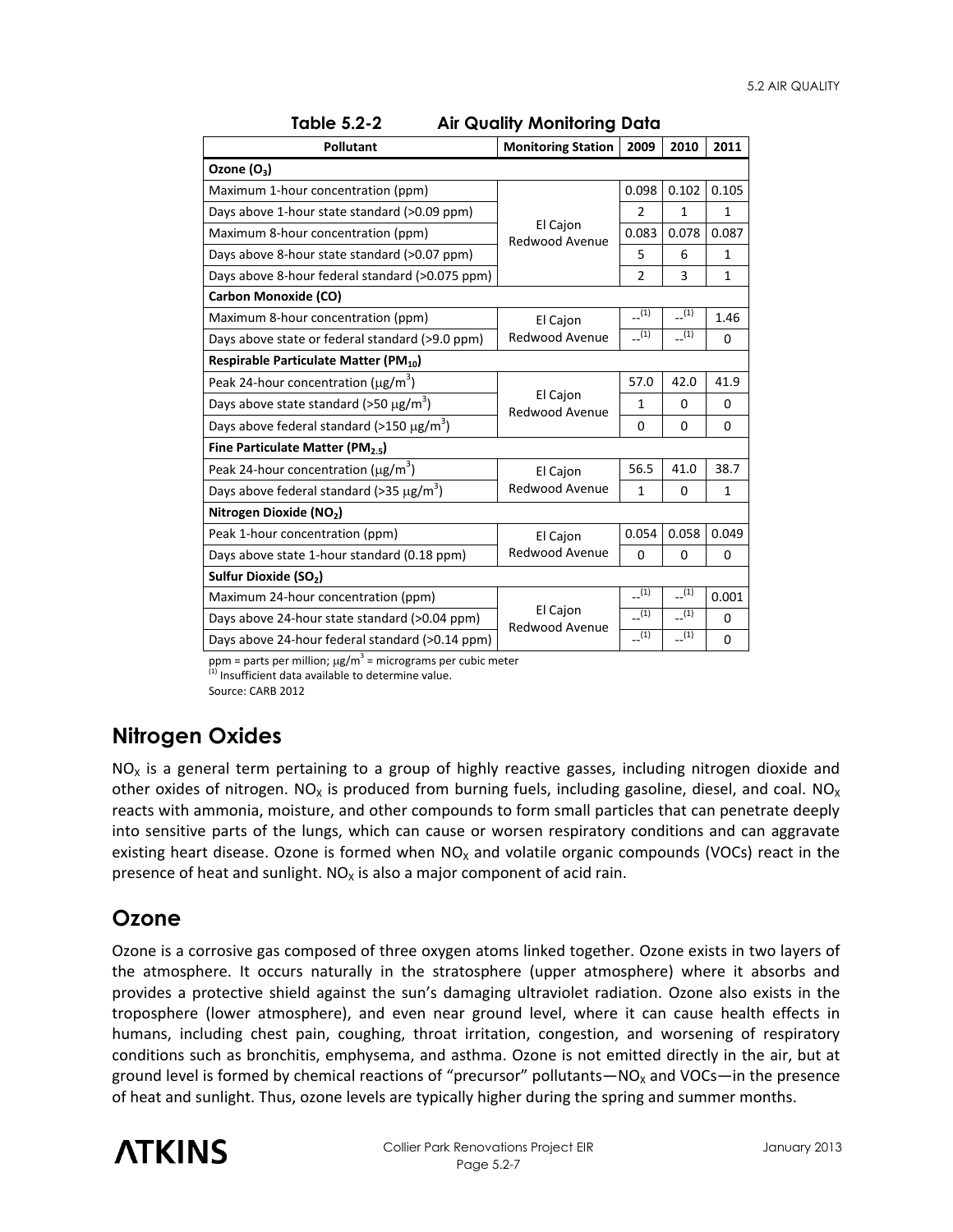## **Particulate Matter**

Particulate matter includes dust, soot, and other tiny bits of solid materials that are released into and move around in the air. Particulates are produced by many sources, including burning of diesel fuels by trucks and buses, incineration of garbage, mixing and application of fertilizers and pesticides, road construction, industrial processes such as steel making, mining operations, agricultural burning (field and slash burning), and operation of fireplaces and woodstoves. Particulate pollution can cause eye, nose, and throat irritation and other health problems. Particulate matter is measured in microns, which are one-millionth of a meter in length (or one-thousandth of a millimeter). Small particles (less than 10 microns in diameter) pose the greatest problem because they can get deep into the lungs and cause serious health problems.

## **Sulfur Dioxide**

Sulfur dioxide is a pungent, colorless gas formed primarily by the combustion of sulfur-containing fossil fuels, especially coal and oil. Some industrial processes, such as production of paper and smelting of metals, also produce sulfur dioxide. Short-term exposures to sulfur dioxide have been linked to an array of adverse respiratory effects, including bronchoconstriction and increased asthma symptoms. Sulfur dioxide emissions have not been a problem in the SDAB because of the low sulfur fuels used in the region (SDAPCD 2007).

## **Toxic Air Contaminants**

TACs include more than 700 chemical compounds that have been determined to have potential adverse health effects. Examples of TACs include certain aromatic and chlorinated hydrocarbons, asbestos, and metals such as cadmium, nickel, chromium, and lead compounds. TACs are generated by a number of sources, including stationary sources such as dry cleaners, gas stations, combustion sources, and laboratories; mobile sources such as automobiles; and area sources such as farms, landfills, construction sites, and residential areas. TACs can be carcinogenic (cancer-causing), or can cause other serious acute (short-term) and chronic (long-term) non-carcinogenic health effects. However, the emission of TACs should not automatically be equated with a significant health risk. Other factors such as the amount of the chemical, its toxicity, how it's released into the air, the weather, and the terrain can all influence whether emissions could be hazardous to human health.

# **5.2.3 Thresholds of Significance**

According to Appendix G of the CEQA Guidelines, a significant impact to air quality would occur if implementation of the proposed project would:

- **Threshold 1:** Conflict with or obstruct implementation of the applicable air quality plan.
- **Threshold 2:** Violate any air quality standard or contribute substantially to an existing or projected air quality violation.
- **Threshold 3:** Result in a cumulatively considerable net increase of any criteria pollutant for which the project region is in non-attainment under an applicable federal or state ambient air quality standard (including releasing emissions which exceed quantitative thresholds for ozone precursors).
- **Threshold 4:** Expose sensitive receptors to substantial pollutant concentrations.
- **Threshold 5:** Create objectionable odors affecting a substantial number of people.

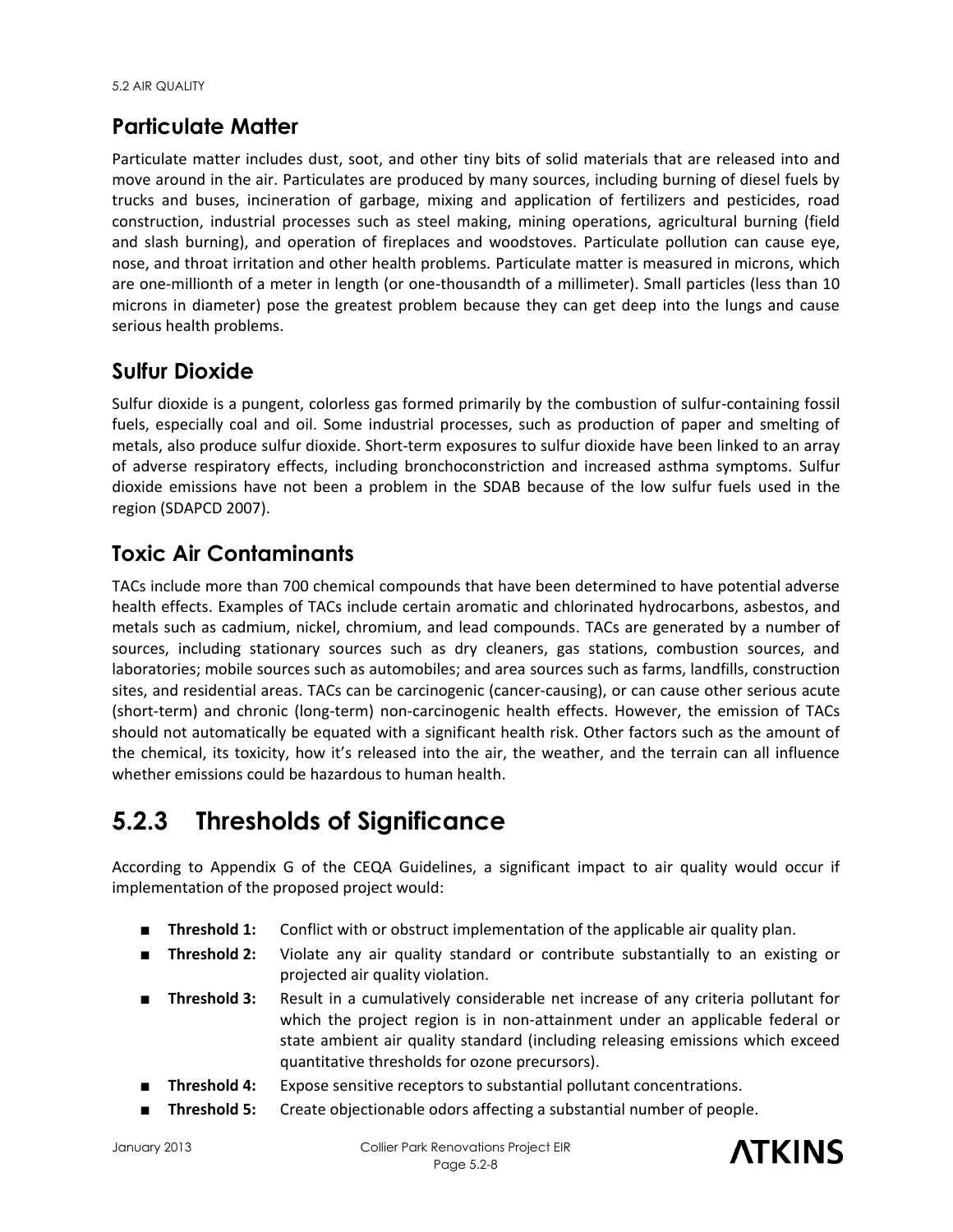# **5.2.4 Impacts**

## **5.2.4.1 Applicable Air Quality Plan**

### **Threshold 1: Would the proposed project conflict with or obstruct implementation of the applicable air quality plan?**

The applicable air quality plan for the proposed project is the San Diego County RAQS. As discussed in Section 5.2.1.3 above, a project that proposes development that is consistent with the growth anticipated by the applicable general plan would be consistent with the RAQS. The proposed project consists of park improvements that would enhance the ability to utilize Collier Park for its intended recreational use, thereby encouraging the continued use of the property as a neighborhood park, consistent with the adopted La Mesa General Plan (City of La Mesa 1996) land use designation. In addition, the proposed project is consistent with the recommendations in the La Mesa Parks Master Plan (City of La Mesa 2012), which include the provision of a running or walking trail; tennis courts; horseshoes, shuffle board, or bocce courts; and/or an amphitheater at Collier Park to enhance the City's recreational opportunities. Although increased park usage is anticipated as a result of the proposed park improvements, the proposed project would not directly or indirectly foster economic development or population growth (as further detailed in Section 7.2, Growth Inducement, of this EIR). Thus, the proposed project would not result in growth that exceeds the assumptions contained in the La Mesa General Plan, and would therefore be consistent with the RAQS. Furthermore, as discussed in Section 5.2.4.2 below, construction and operational air pollutant emissions would be below the recommended regional significance thresholds, such that the proposed project would not increase the frequency or severity of violations of existing air quality standards, contribute to new violations, or delay the timely attainment of air quality standards or interim reductions as specified in the RAQS. Therefore, the proposed project would not conflict with or obstruct implementation of the RAQS. Impacts would be less than significant.

## **5.2.4.2 Air Quality Standards**

### **Threshold 2: Would the proposed project violate any air quality standard or contribute substantially to an existing or projected air quality violation?**

The SDAPCD does not provide quantitative thresholds for determining the significance of construction or mobile source-related projects. However, the SDAPCD does specify Air Quality Impact Analysis trigger levels for new or modified stationary sources (SDAPCD Rules 20.2 and 20.3). If these incremental levels are exceeded, an Air Quality Impact Analysis must be performed. Although these trigger levels do not generally apply to general land development projects, for comparative purposes these levels may be used to evaluate the increased emissions from these projects. The screening level thresholds can be used to demonstrate that a project's total emissions would not result in a significant impact to regional air quality. Because the Air Quality Impact Analysis screening thresholds do not include VOCs, the screening level for VOCs used in this analysis are from the South Coast Air Quality Management District (SCAQMD), which generally has stricter emissions thresholds than the SDAPCD. For PM $_{2.5}$ , the 2005 USEPA Proposed Rule to Implement the Fine Particle National Ambient Air Quality Standards, which quantifies significant emissions as 10 tons per year, will be used as the screening level threshold. The trigger level thresholds, as listed in Table 5.2-3, are used in this analysis to determine whether the proposed project has the potential to violate regional air quality standards.

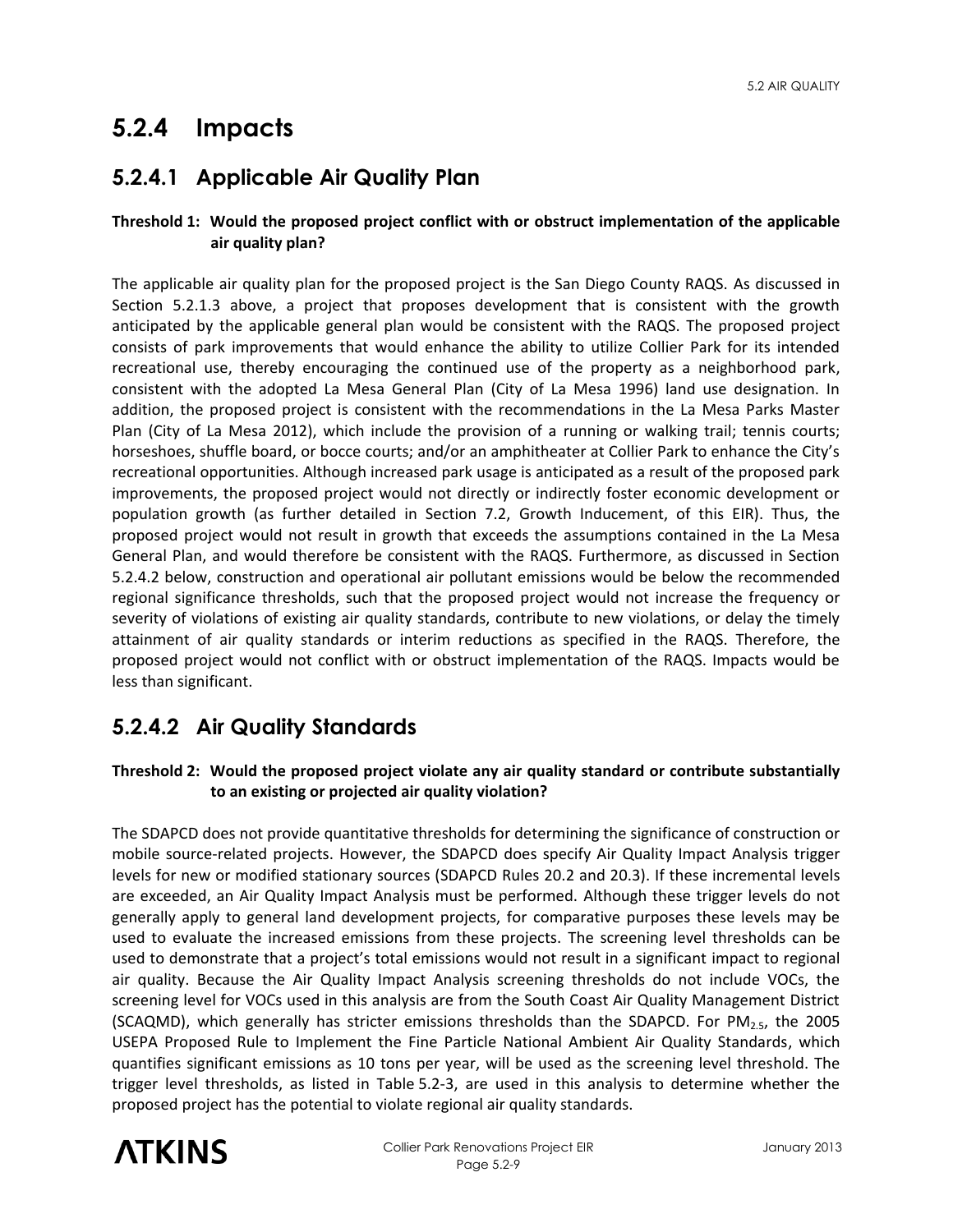| <b>Pollutant</b>                            | <b>Emissions Threshold</b><br>(Pounds Per Day) |
|---------------------------------------------|------------------------------------------------|
| Carbon monoxide (CO)                        | 550                                            |
| Nitrogen Oxides ( $NO_x$ )                  | 250                                            |
| Respirable Particulate Matter (PM $_{10}$ ) | 100                                            |
| Fine Particulate Matter (PM <sub>25</sub> ) | $55^{(1)}$                                     |
| Oxides of Sulfur $(SO_x)$                   | 250                                            |
| Lead (Pb)                                   | 3.2                                            |
| Volatile Organic Compounds (VOCs)           | $75^{(2)}$                                     |

<sup>(1)</sup> Based on USEPA Proposed Rule to Implement the Fine Particle National Ambient Air Quality Standards published September 2005.

<sup>(2)</sup> Based on VOC threshold from the SCAQMD.

Source: SDAPCD Rule 20.2, Table 20.2-1.

## **Construction Impacts**

Construction of the proposed project would result in temporary increases in air pollutant emissions. These emissions would be generated primarily from construction equipment exhaust, earth disturbance, construction worker vehicle trips, and heavy duty truck trips. Air pollutant emissions were estimated using the worst-case activity data and the emission factors included in the CalEEMod model (Version 2011.1.1), which takes into account the hours of operation, load factor, and the emission factors for each piece of equipment. For detailed model assumptions and output, please refer to Attachment A of the Air Quality Analysis (Atkins 2012).

The proposed project would be completed in phases, generally corresponding to the four project areas described in Chapter 4, Project Description, of this EIR: Panhandle, Spring House, History Hill, and Collier Club House. Each phase of construction is anticipated to occur over a six to 14 month period. The Panhandle area would be constructed first and would be completed prior to the construction of the other three phases. The remaining areas may be constructed in any order and may be constructed concurrently. Dates of construction are currently unknown. It is assumed that construction of the Panhandle area would begin in 2013, and construction of the other phases would begin as early as 2014. Construction equipment required for the proposed project would include a front end loader, backhoe, graders, and dozers.

Grading of the entire site would require approximately 34,100 cubic yards of cut and approximately 14,800 cubic yards of fill. Two options for site grading are being considered. The first grading option would balance the cut/fill on-site. Under this option, the History Hill and Collier Club House areas would be graded to reduce the steepness of the slopes within each area, and the cut materials from these areas would be used to fill the natural bowl in the Panhandle area. The second grading option would not balance the cut/fill on-site. This option would result in the import of material to the Panhandle area, and the export of a greater amount of material from the History Hill and Collier Club House areas, and would allow grading of the park site to occur in phases. This analysis assumes the second grading option because it would require more truck trips for hauling and is the worst-case scenario in terms of air pollutant emissions. For detailed construction assumptions specific to each of the four project phases, please refer to the Construction Impacts section of the Air Quality Analysis (Atkins 2012), provided as Appendix B.

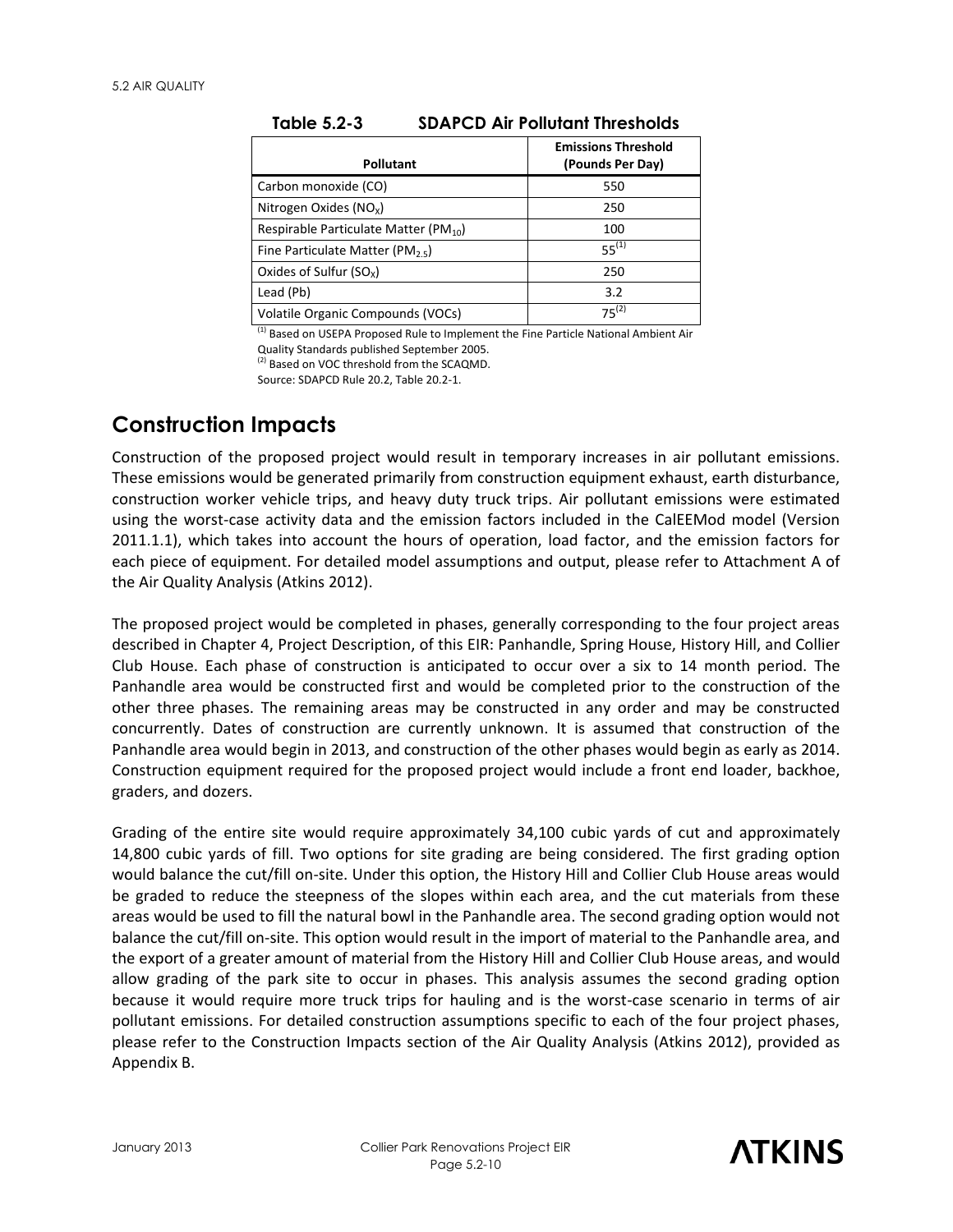The maximum daily emissions generated during construction of each of the four project phases are presented in Table 5.2-4 through Table 5.2-7. As shown in Table 5.2-4 through Table 5.2-7, all emissions from individual project phases are below the recommended regional significance thresholds. However, simultaneous construction activities may occur. The worst-case construction scenario assumes that the most intense construction activities associated with the Spring House, History Hill, and Collier Club House phases would occur concurrently. The worst-case construction scenario emissions are presented in Table 5.2-8. As shown in Table 5.2-8, all emissions from the worst-case construction scenario are below the recommended regional significance thresholds. Therefore, impacts related to criteria air pollutant emissions would be less than significant during construction.

#### **Table 5.2-4 Construction Daily Maximum Air Pollutant Emissions—Panhandle Phase**

|                                                                            | <b>Maximum Daily Emissions (pounds/day)</b> |                 |           |                 |           |                   |
|----------------------------------------------------------------------------|---------------------------------------------|-----------------|-----------|-----------------|-----------|-------------------|
| <b>Construction Phase</b>                                                  | <b>VOC</b>                                  | NO <sub>x</sub> | <b>CO</b> | SO <sub>x</sub> | $PM_{10}$ | PM <sub>2.5</sub> |
| Demolition and Grading                                                     | 9                                           | 76              | 44        | 0               | 31        |                   |
| Utilities and Foundation Installation                                      | 4                                           | 25              | 17        | 0               |           |                   |
| Restroom Construction, Park Features, Hardscape and Landscape Installation | 13                                          | 58              | 36        | 0               | 3         | 4                 |
| <b>SDAPCD Threshold</b>                                                    | 75                                          | 250             | 550       | 250             | 100       | 55                |
| Impact?                                                                    | No                                          | No              | No        | No              | No        | No                |

Source: CalEEMod Version 2011.1.1 (For model output, please refer to Attachment A of the Air Quality Analysis [Atkins 2012].)

#### **Table 5.2-5 Construction Daily Maximum Air Pollutant Emissions—Spring House Phase**

|                                      | <b>Maximum Daily Emissions (pounds/day)</b> |                 |           |          |           |            |  |
|--------------------------------------|---------------------------------------------|-----------------|-----------|----------|-----------|------------|--|
| <b>Construction Phase</b>            | <b>VOC</b>                                  | NO <sub>x</sub> | <b>CO</b> | $SO_{x}$ | $PM_{10}$ | $PM_{2.5}$ |  |
| Demolition                           |                                             | 11              | 8         | O        |           |            |  |
| Interpretive Center Construction     | 3                                           | 15              | 11        | 0        |           |            |  |
| Hardscape and Landscape Installation |                                             | 13              | 9         | 0        |           |            |  |
| <b>SDAPCD Threshold</b>              | 75                                          | 250             | 550       | 250      | 100       | 55         |  |
| Impact?                              | No                                          | No              | No        | No       | No        | No         |  |

Source: CalEEMod Version 2011.1.1 (For model output, please refer to Attachment A of the Air Quality Analysis [Atkins 2012].)

### **Table 5.2-6 Construction Daily Maximum Air Pollutant Emissions—History Hill Phase**

|                                          | <b>Maximum Daily Emissions (pounds/day)</b> |                 |           |          |           |                   |  |
|------------------------------------------|---------------------------------------------|-----------------|-----------|----------|-----------|-------------------|--|
| <b>Construction Phase</b>                | <b>VOC</b>                                  | NO <sub>x</sub> | <b>CO</b> | $SO_{x}$ | $PM_{10}$ | PM <sub>2.5</sub> |  |
| Grading                                  |                                             | 38              | 23        | 0        | 24        | -5                |  |
| Hardscape and Walkway Construction       |                                             | 33              | 22        | 0        |           |                   |  |
| Park Features and Landscape Installation | 4                                           | 25              | 18        | 0        |           |                   |  |
| <b>SDAPCD Threshold</b>                  | 75                                          | 250             | 550       | 250      | 100       | 55                |  |
| Impact?                                  | No                                          | No              | No        | No       | No        | No                |  |

Source: CalEEMod Version 2011.1.1 (For model output, please refer to Attachment A of the Air Quality Analysis [Atkins 2012].)

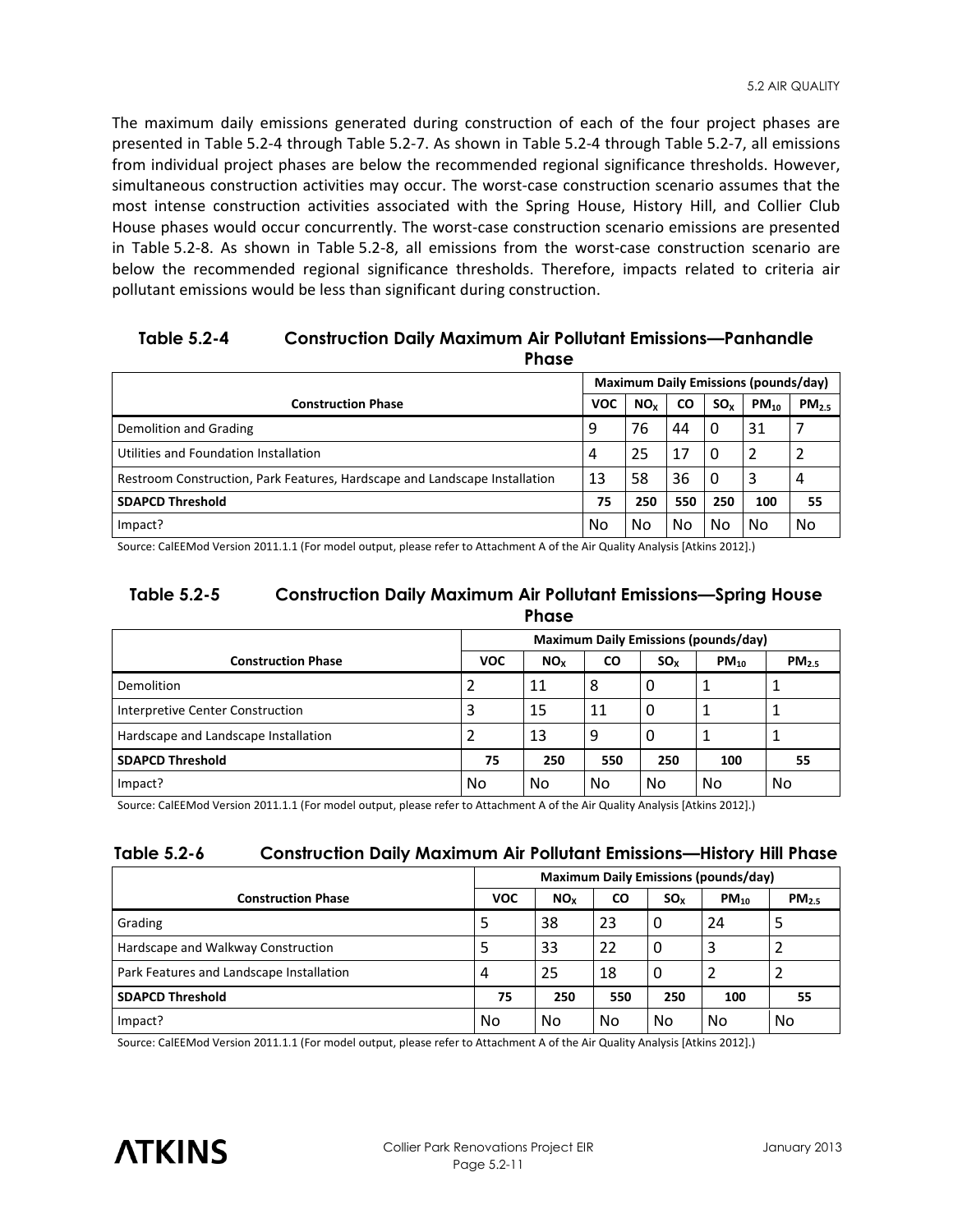### **Table 5.2-7 Estimated Construction Maximum Air Pollutant Emissions—Collier Club House Phase**

|                                                                | <b>Maximum Daily Emissions (pounds/day)</b> |                 |           |          |           |            |
|----------------------------------------------------------------|---------------------------------------------|-----------------|-----------|----------|-----------|------------|
| <b>Construction Phase</b>                                      | <b>VOC</b>                                  | NO <sub>x</sub> | <b>CO</b> | $SO_{x}$ | $PM_{10}$ | $PM_{2.5}$ |
| Grading                                                        | 6                                           | 48              | 28        | 0        | 58        | 6          |
| Utilities and Retaining Wall Installation                      |                                             | 56              | 33        | 0        | 3         | 3          |
| Club House Construction, Irrigation and Hardscape Installation | 10                                          | 62              | 40        | $\Omega$ | 5         | 4          |
| Park Feature and Landscape Installation                        | 3                                           | 20              | 15        | $\Omega$ | 2         |            |
| <b>SDAPCD Threshold</b>                                        | 75                                          | 250             | 550       | 250      | 100       | 55         |
| Impact?                                                        | No                                          | No              | No        | No       | No        | No         |

Source: CalEEMod Version 2011.1.1 (For model output, please refer to Attachment A of the Air Quality Analysis [Atkins 2012].)

### **Table 5.2-8 Estimated Construction Maximum Air Pollutant Emissions—Concurrent Construction Phases**

|                                               | <b>Maximum Daily Emissions (pounds/day)</b> |                 |           |          |           |            |  |
|-----------------------------------------------|---------------------------------------------|-----------------|-----------|----------|-----------|------------|--|
| <b>Construction Phase</b>                     | <b>VOC</b>                                  | NO <sub>x</sub> | <b>CO</b> | $SO_{x}$ | $PM_{10}$ | $PM_{2.5}$ |  |
| Spring House Interpretive Center Construction |                                             | 15              | 11        | 0        |           |            |  |
| <b>History Hill Grading</b>                   | 5                                           | 38              | 23        | 0        | 24        |            |  |
| <b>Collier Club House Grading</b>             | 6                                           | 48              | 28        | 0        | 58        | 6          |  |
| <b>Total Emissions</b>                        | 14                                          | 101             | 62        | 0        | 83        | 12         |  |
| <b>SDAPCD Threshold</b>                       | 75                                          | 250             | 550       | 250      | 100       | 55         |  |
| Impact?                                       | No                                          | No              | No        | No       | No        | No         |  |

Source: CalEEMod Version 2011.1.1 (For model output, please refer to Attachment A of the Air Quality Analysis [Atkins 2012].)

## **Operational Impacts**

Operation of the proposed project would result in criteria air pollutant emissions from vehicle trips associated with visitors to the park, and area sources such as operation of landscape equipment, application of architectural coatings, and use of other consumer products during maintenance of park facilities. Vehicular emissions are based on the worst-case trip generation of approximately 851 daily vehicle trips identified in the Traffic Impact Analysis prepared for the proposed project (Chen Ryan Associates 2012). The maximum daily emissions at buildout of the proposed project are presented in Table 5.2-9. As shown in this table, total emissions from the operation of all phases of the proposed project are below the recommended regional significance thresholds. Therefore, impacts related to criteria air pollutant emissions would be less than significant during operation.

**Table 5.2-9 Operational Daily Maximum Air Pollutant Emissions** 

|                                    | Maximum Daily Emissions (pounds/day) <sup>(1)</sup> |                 |           |          |           |            |  |  |
|------------------------------------|-----------------------------------------------------|-----------------|-----------|----------|-----------|------------|--|--|
| Source                             | <b>VOC</b>                                          | NO <sub>x</sub> | <b>CO</b> | $SO_{x}$ | $PM_{10}$ | $PM_{2.5}$ |  |  |
| <b>Vehicular Emissions</b>         |                                                     | 10              | 48        |          | 6         | $<$ 1      |  |  |
| Area Source Emissions              | <1                                                  |                 | $<$ 1     |          |           |            |  |  |
| <b>Total Operational Emissions</b> |                                                     | 10              | 49        |          |           | <1         |  |  |
| <b>SDAPCD Threshold</b>            | 75                                                  | 250             | 550       | 250      | 100       | 55         |  |  |
| Impact?                            | No                                                  | No              | No        | No       | No        | No         |  |  |

<sup>(1)</sup> Maximum daily emissions for project buildout (includes Panhandle, Spring House, History Hill, and Collier Club House areas). Source: CalEEMod Version 2011.1.1 (For model output, please refer to Attachment A of the Air Quality Analysis [Atkins 2012].)

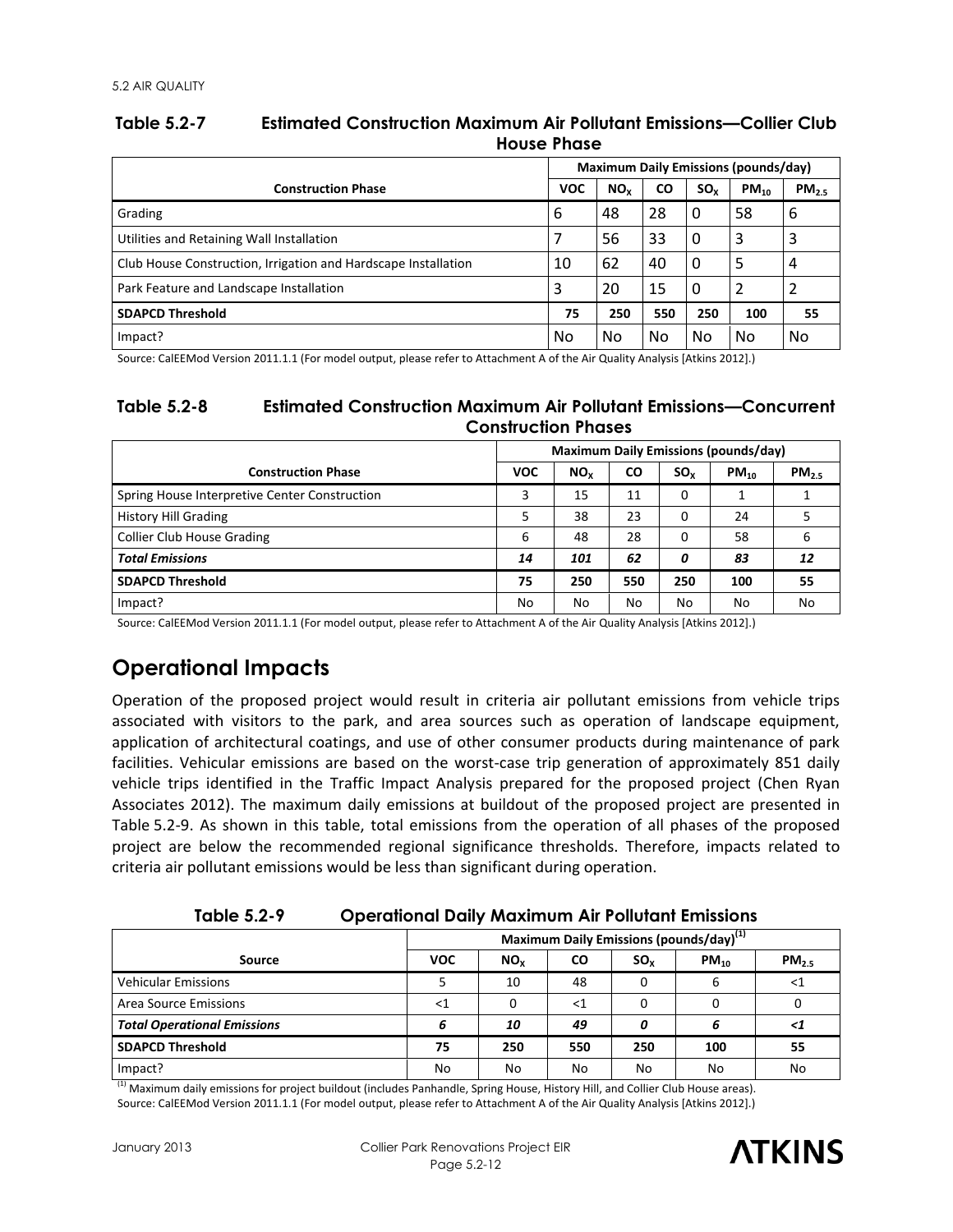## **5.2.4.3 Cumulatively Considerable Emissions**

### **Threshold 3: Would the project result in a cumulatively considerable net increase of any criteria pollutant for which the project region is in non-attainment under an applicable federal or state ambient air quality standard (including releasing emissions which exceed quantitative thresholds for ozone precursors)?**

The geographic context for the analysis of cumulative impacts relative to criteria air pollutants is the SDAB. The SDAB is currently in basic non-attainment status for the federal standard (NAAQS) for ozone. The SDAB is also a non-attainment area for the state standards (CAAQS) for ozone, PM<sub>10,</sub> and PM<sub>2.5</sub>. Therefore, a significant baseline cumulative impact to air quality for ozone precursors ( $NO<sub>X</sub>$  and VOCs),  $PM_{10}$ , and  $PM_{2.5}$  currently exists. Consequently, the greatest concern involving criteria pollutants is whether a project would result in a cumulatively considerable net increase of  $PM_{10}$ ,  $PM_{2.5}$ , or exceed screening-level criteria thresholds of ozone precursors ( $NO<sub>x</sub>$  and  $VOCs$ ).

## **Construction Impacts**

A localized pollutant concentration analysis is applicable to the analysis of the cumulative impacts of construction emissions because such emissions are temporary. Construction emissions disperse or settle out following construction and would not contribute to long-term concentrations of air pollutants in the SDAB. However, short-term concentrations of air pollutants would present a localized health concern if multiple construction projects occur concurrently and the combined construction emissions exceed the significance thresholds. Thus, construction projects that are not concurrent would not contribute to the same short-term cumulative impact.

Neither the City of La Mesa nor the SDAPCD has adopted specific emission thresholds by which to evaluate the significance of cumulative air quality impacts of projects within its jurisdiction. In addition, the SDAPCD has not established screening thresholds for localized impacts. In lieu of any set quantitative air quality significance thresholds for localized impacts, the 2009 Localized Significance Thresholds established by the SCAQMD are used to determine potential construction cumulative impacts. Based on the SCAQMD's Localized Significance Thresholds,  $NO<sub>x</sub>$  concentration decreases approximately 95 percent by 2,600 feet from the source,  $PM_{10}$  concentration decreases approximately 95 percent by 1,200 feet from the source, and PM<sub>2.5</sub> concentration decreases approximately 95 percent by 1,300 feet from the source. The SCAQMD has not established a threshold for VOCs; however, VOCs disperse quickly (California Indoor Air Quality 2011), so it is assumed that VOC pollutant concentrations would decrease by 95 percent beyond 2,600 feet from the source, similar to  $NO<sub>X</sub>$ . Therefore, cumulative projects located over 1,200 feet from the project site are excluded from the cumulative  $PM_{10}$  analysis, cumulative projects located over 1,300 feet from the project site are excluded from the cumulative  $PM<sub>2.5</sub>$  analysis, and cumulative projects located over 2,600 feet from the project site are excluded from the cumulative  $NO<sub>x</sub>$  and VOC analysis. The cumulative projects located within these screening distances are listed in Table 5.2-10.

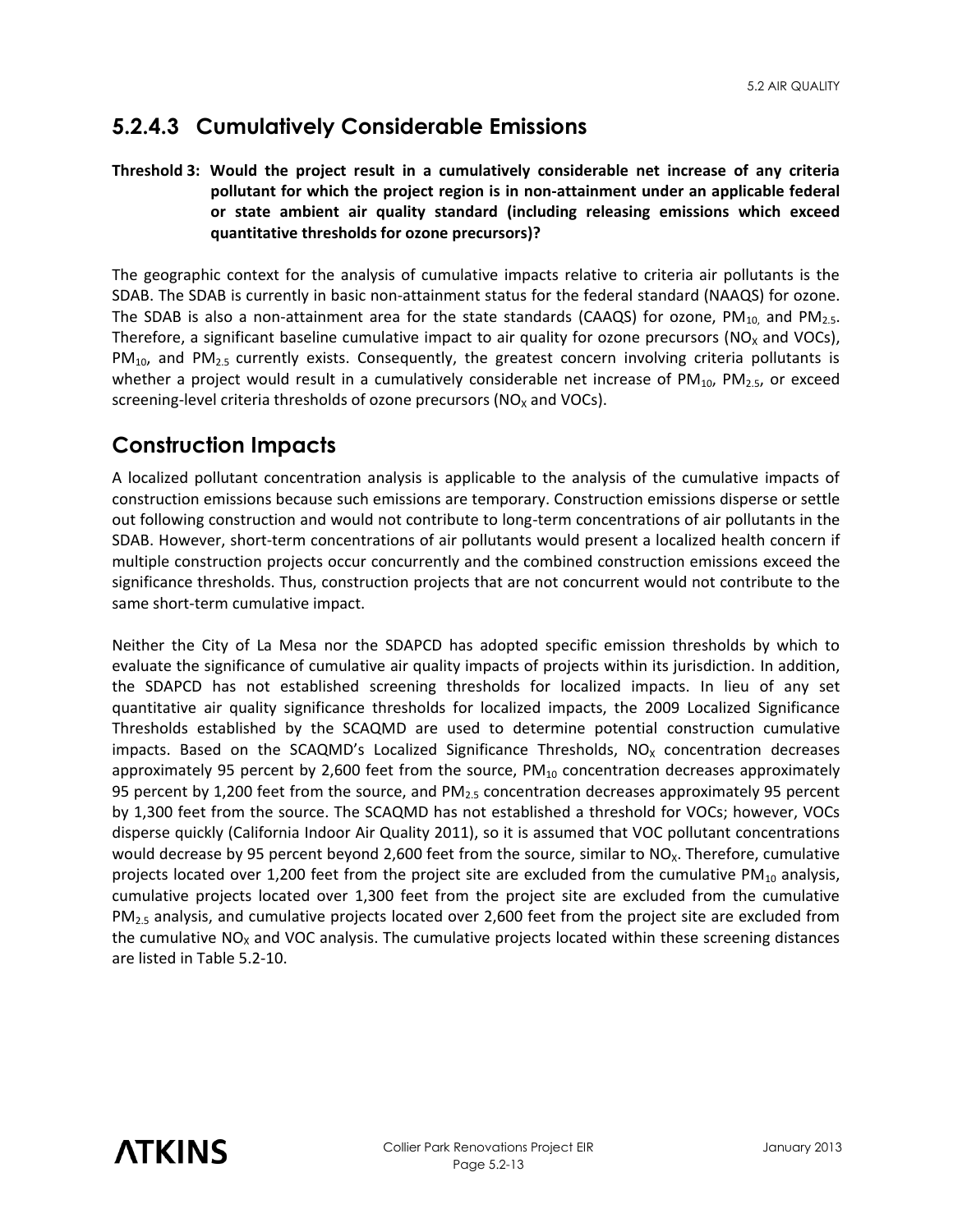| <b>Project Description</b>                                                                                                                                                                          | Location                     | Approximate<br>Distance to<br><b>Project Site</b> | Applicable<br><b>Pollutants</b>             |
|-----------------------------------------------------------------------------------------------------------------------------------------------------------------------------------------------------|------------------------------|---------------------------------------------------|---------------------------------------------|
| Palm Spring Liquor Project<br>(4,000-square-foot addition to existing 2,400-square-foot store)                                                                                                      | 4301 Palm<br>Avenue, La Mesa | 1,300 feet                                        | NO <sub>x</sub><br>$PM_{2.5}$<br><b>VOC</b> |
| Downtown Village Streetscape Improvement Project<br>(replacement and refurbishment of existing pedestrian infrastructure,<br>installation of new amenities, and enhancement of pedestrian linkages) | Downtown<br>Village, La Mesa | 2,400 feet                                        | $NOx$ , VOC                                 |

**Table 5.2-10 Cumulative Projects Relevant to Air Quality Analysis** 

Source: City of La Mesa 2012

As shown in Table 5.2-10, the nearest cumulative project to the project site is the Palm Spring Liquor Project, which is located approximately 1,300 feet south of Collier Park. The Palm Spring Liquor Project is outside of the screening distance for  $PM_{10}$ , but is within the screening distances for  $PM_{2.5}$ , NO<sub>x</sub>, and VOCs. Worst-case construction emissions for the proposed project would occur if the Spring House, History Hill, and Collier Club House phases would be constructed concurrently, as shown in Table 5.2-8. Based on the SCAQMD's Localized Significance Thresholds, emissions of  $NO<sub>x</sub>$  and VOCs from the construction of the proposed project would be reduced by approximately 33 percent halfway between the project site and the Palm Spring Liquor Project, to a maximum of 68 pounds per day for  $NO<sub>x</sub>$  and nine pounds per day for VOCs.  $PM<sub>2.5</sub>$  emissions from construction of the proposed project would be reduced by approximately 79 percent halfway between the project site and the Palm Spring Liquor Project, to a maximum of three pounds per day. At this distance, construction emissions from the proposed project would be less than 30 percent of the maximum daily emissions threshold for any pollutant. Construction of the Palm Spring Liquor Project would be expected to result in substantially fewer emissions compared to the proposed project because it would not require site grading or materials hauling. Emissions from construction of the Palm Spring Liquor Project would also be reduced by similar proportions due to the distance from the project site. Thus, combined construction emissions from the proposed project and the Palm Spring Liquor Project would not exceed the significance thresholds and would not result in a cumulative impact.

The other cumulative project that could be constructed concurrently with the proposed project is the Downtown Village Streetscape Improvement Project, which is located farther away than the Palm Spring Liquor Project and consists of minor construction activities. Since the Downtown Village Streetscape Improvement Project would require only minor grading, if any, and limited construction, it would be expected to result in substantially fewer construction emissions compared to the proposed project. Thus, combined construction emissions from the proposed project and the Downtown Village Streetscape Improvement Project would not exceed the significance thresholds and would not result in a cumulative impact. Therefore, the proposed project would not result in a cumulatively considerable contribution to a significant cumulative impact during construction.

## **Operational Impacts**

Similar to cumulative construction impacts, neither the City of La Mesa nor the SDAPCD has adopted specific emission thresholds by which to evaluate the significance of cumulative operational air quality impacts of projects within its jurisdiction. In addition, the SDAPCD has not established screening thresholds for localized impacts. Therefore, the 2007 Guidelines for Determining Significance—Air Quality developed by the County of San Diego was used to determine potential operational cumulative impacts. According to the County's Guidelines for Determining Significance—Air Quality, a project would

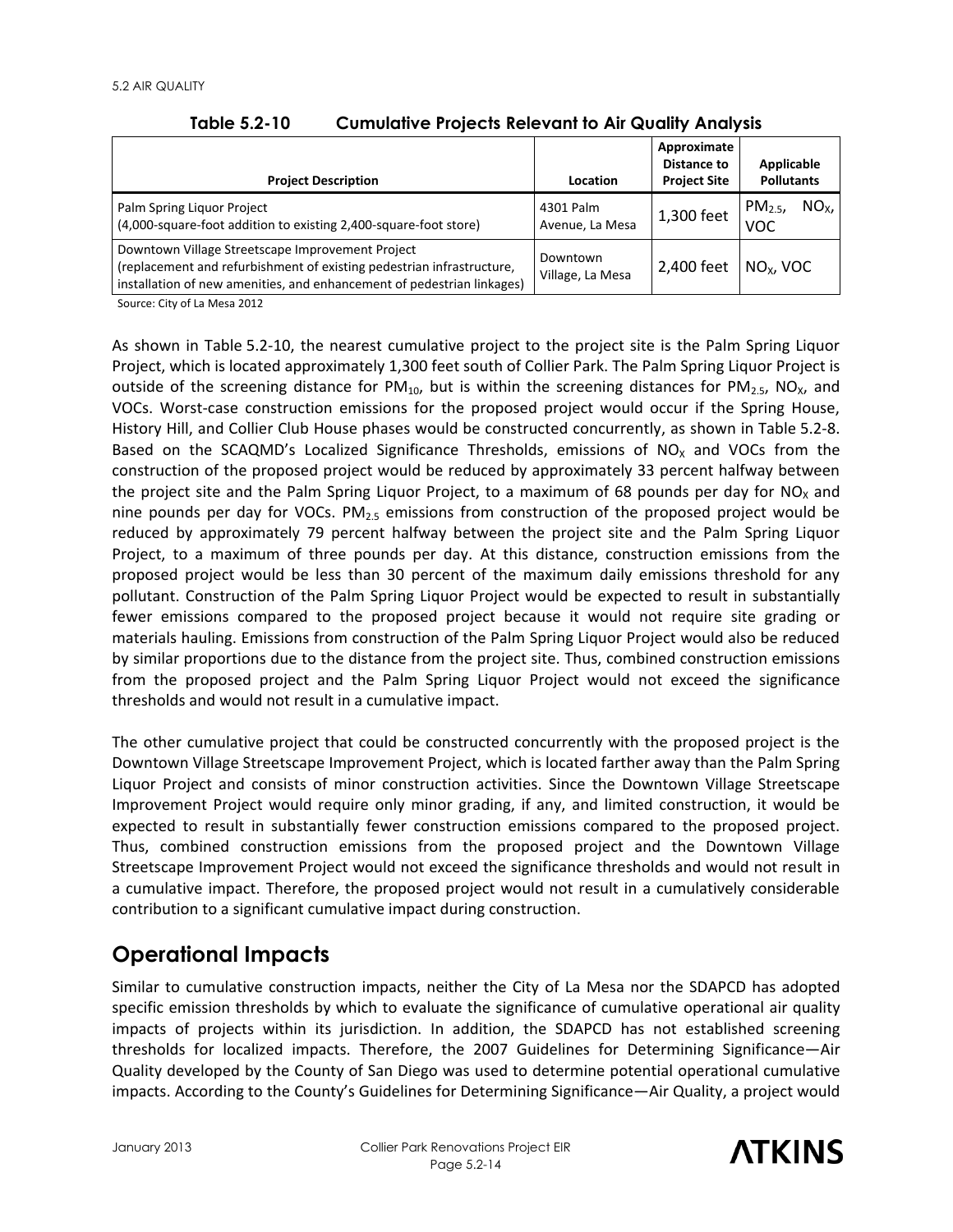result in a significant cumulatively considerable contribution to air quality impacts during operation if the project does not conform to the RAQS, has a significant direct impact to air quality, or would cause a road intersection to operate at or below Level of Service (LOS) E.

As discussed in Section 5.2.4.1 above, the proposed project would not conflict with or obstruct implementation of the RAQS. In addition, as discussed in Section 5.2.4.2 above, operation of the proposed project would not result in a significant direct air quality impact. Buildout of the Collier Park Renovations project would create the opportunity for events to be held at the proposed History Hill amphitheater and Collier Club House outdoor event area, which would generate new vehicle trips to the park. The worst-case trip generation would be approximately 851 daily vehicle trips, including 315 peakhour trips, assuming normal park use in addition to simultaneous events at the proposed amphitheater and outdoor event (Chen Ryan Associates 2012). Even under the worst-case scenario, the proposed project would not cause a road intersection to operate at or below LOS E (as further detailed in Section 5.10, Transportation and Traffic, of this EIR) Events would generally occur at various times throughout the day such that the worst-case trip generation is unlikely to occur. An average of 17 events per month is anticipated, such that vehicle trips for events would not occur every day. Furthermore, proposed park improvements include new sidewalks and walkways that would encourage residents to a walk to the park rather than drive. Therefore, the proposed project would not result in a cumulatively considerable contribution to a significant air quality impact during operation.

## **5.2.4.4 Sensitive Receptors**

#### **Threshold 4: Would the project expose sensitive receptors to substantial pollutant concentrations?**

Air quality regulators typically define sensitive receptors as schools (preschool- $12^{th}$  grade), hospitals, resident care facilities, day-care centers, or other facilities that may house individuals with health conditions that would be adversely affected by changes in air quality. The following four schools are located in the vicinity of the project site:

- Grey Rabbit Preschool located at 4542 Palm Avenue, which is approximately 600 feet northwest of Collier Park.
- Liberty Charter High School located at 4207 Spring Gardens Road, which is approximately 800 feet southeast of Collier Park.
- Gateway Community Day School located at 8691 Echo Drive, which is approximately 1,000 feet southeast of Collier Park.
- Learning Choice Academy located at 4215 Spring Street, which is approximately 1,000 feet south of Collier Park.

Other potential sensitive receptors include residents of the apartment complexes and single-family homes surrounding the park.

The two primary air pollutants of concern regarding health effects to sensitive receptors for land development projects are carbon monoxide and diesel-fired particulates (i.e., particulate matter generated by diesel engine combustion). Carbon monoxide emissions are primarily associated with mobile sources (i.e., vehicles). Areas with high vehicle density, such as congested intersections and parking garages, have the potential to create carbon monoxide "hotspots" or pockets where the carbon monoxide concentration exceeds the NAAQS and/or CAAQS. Carbon monoxide hotspots typically only

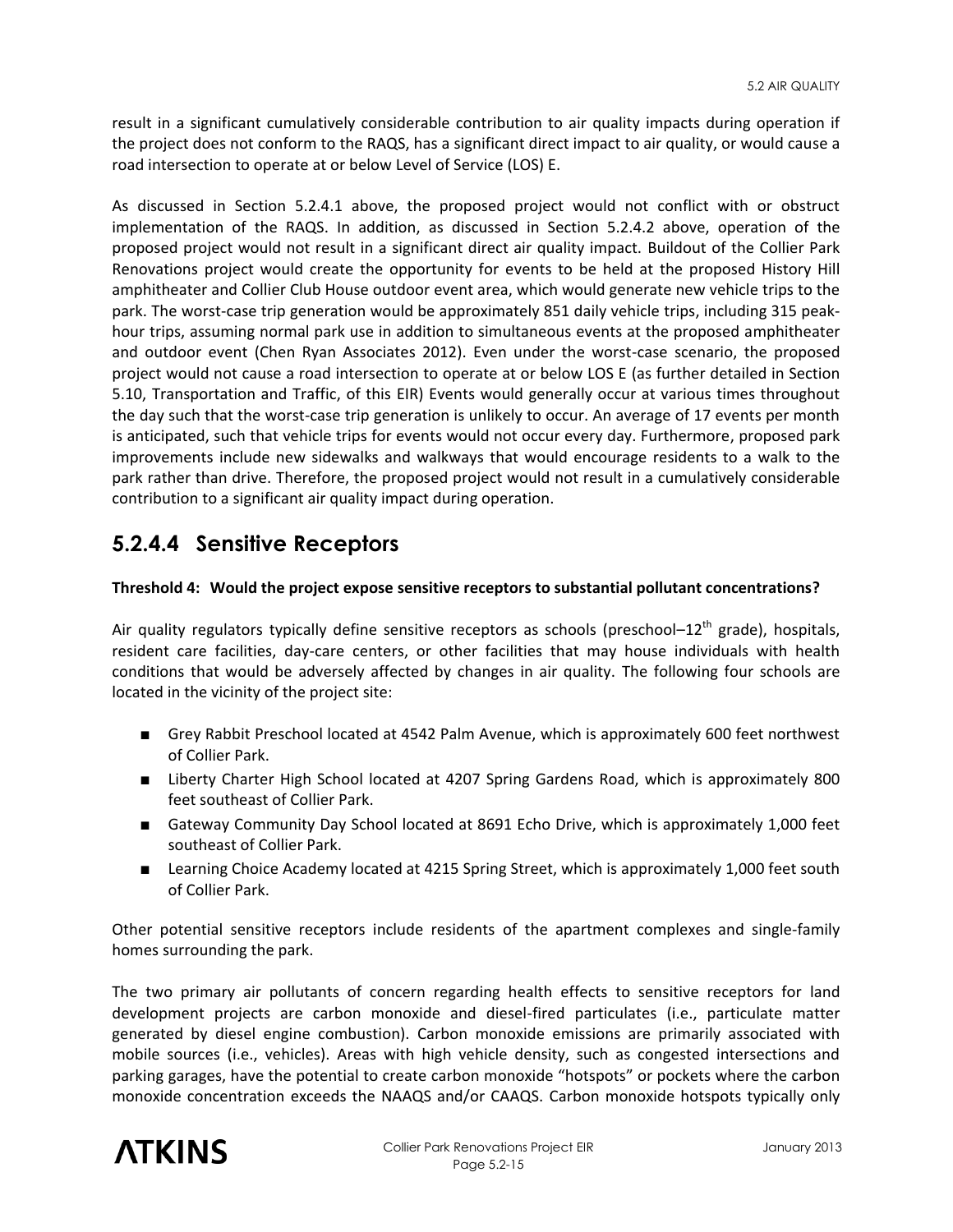occur at signalized intersections that operate at or below LOS E with peak-hour traffic exceeding 3,000 trips (County of San Diego 2007). As discussed in Section 5.2.4.3 above, buildout of the Collier Park renovations would not generate a substantial number of new vehicle trips, such that the proposed project would not cause a road intersection to operate at or below LOS E (as further detailed in Section 5.10, Transportation and Traffic, of this EIR). Since carbon monoxide hotspots would not occur, the proposed project would not expose sensitive receptors to substantial concentrations of carbon monoxide.

Diesel-fired particulates are the primary TACs of concern for typical land use projects that do not propose stationary sources of emissions regulated by the SDAPCD (County of San Diego 2007). Emissions of diesel particulate matter associated with the proposed project would result primarily from diesel equipment operating during construction. However, as discussed in Section 5.2.4.2 above, particulate matter (PM<sub>10</sub> and PM<sub>2.5</sub>) emissions would not exceed the significance thresholds during construction. In addition, as discussed in Section 5.2.4.3 above,  $PM_{10}$  concentrations decreases approximately 95 percent by 1,200 feet and PM2.5 concentration decreases approximately 95 percent by 1,300 feet. Since particulate matter emissions would be below the significance thresholds and would further disperse or settle out as distance from the project site increases, the proposed project would not expose sensitive receptors to substantial concentrations of diesel particulate matter. Furthermore, the proposed project consists of park improvements and would not include any TAC-emitting land uses that could have adverse health effects on sensitive receptors. Therefore, impacts to sensitive receptors would be less than significant.

## **5.2.4.5 Objectionable Odors**

#### **Threshold 5: Would the project create objectionable odors affecting a substantial number of people?**

According to the Air Quality and Land Use Handbook (CARB 2005), the most common sources of odor complaints received by local air districts include the following land uses: sewage treatment plants, landfills, recycling facilities, waste transfer stations, petroleum refineries, biomass operations, autobody shops, coating operations, fiberglass manufacturing, foundries, rendering plants, and livestock operations. The proposed project consists of park improvements and would not include any of the odor generating land uses identified by the CARB's Handbook. However, construction of the proposed project could temporarily create minor amounts of odors associated with diesel equipment exhaust. Diesel equipment would not be operated continuously throughout the day and exhaust odors would dissipate rapidly. Thus, potential receptors would be limited to pedestrians passing by and residents adjacent to the active construction site, and their exposure to exhaust odors would be short-term. Therefore, the proposed project would not create objectionable odors affecting a substantial number of people. Impacts would be less than significant.

# **5.2.5 Mitigation Measures**

## **5.2.5.1 Applicable Air Quality Plan**

No significant impacts related to the applicable air quality plan would result from implementation of the proposed project. Therefore, no mitigation measures are required.

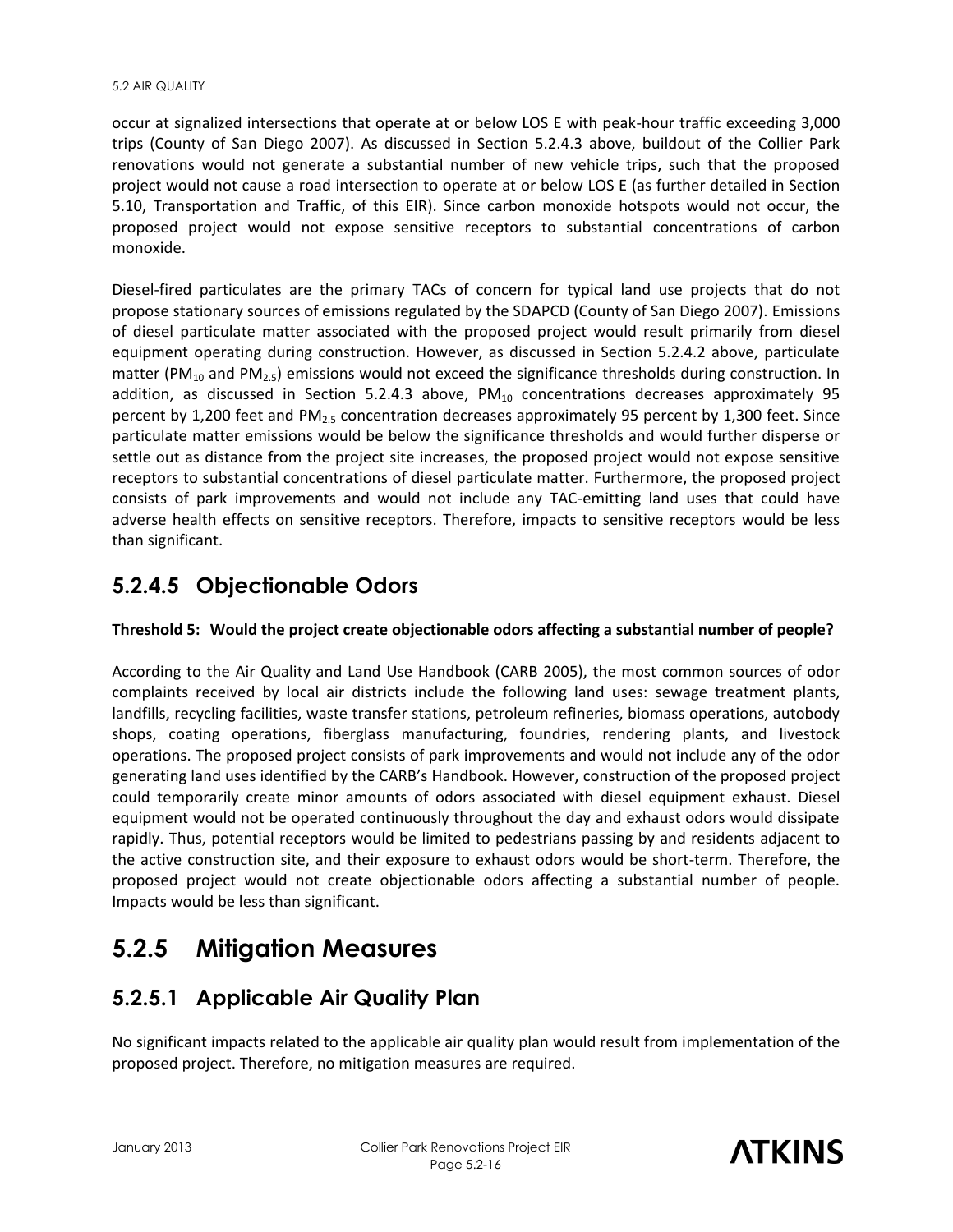## **5.2.5.2 Air Quality Standards**

No significant impacts related to the air quality standards would result from implementation of the proposed project. Therefore, no mitigation measures are required.

## **5.2.5.3 Cumulatively Considerable Emissions**

No significant impacts related to cumulatively considerable emissions would result from implementation of the proposed project. Therefore, no mitigation measures are required.

## **5.2.5.4 Sensitive Receptors**

No significant impacts related to sensitive receptors would result from implementation of the proposed project. Therefore, no mitigation measures are required.

## **5.2.5.5 Objectionable Odors**

No significant impacts related to objectionable odors would result from implementation of the proposed project. Therefore, no mitigation measures are required.

## **5.2.6 Significance Determination**

The significance of air quality impacts before and after mitigation is summarized in Table 5.2-11. Implementation of the proposed project would not result in any significant impacts related to the applicable air quality plan, air quality standards, cumulatively considerable emissions, sensitive receptors, or objectionable odors. Therefore, impacts associated with air quality would be less than significant without mitigation.

| <b>Issue</b>                               | <b>Significance before</b><br><b>Mitigation</b> | <b>Mitigation</b> | Significance after<br><b>Mitigation</b> |
|--------------------------------------------|-------------------------------------------------|-------------------|-----------------------------------------|
| Applicable Air Quality Plan                | Less than Significant                           | None              | Less than Significant                   |
| Air Quality Standards                      | Less than Significant                           | None              | Less than Significant                   |
| <b>Cumulatively Considerable Emissions</b> | Less than Significant                           | <b>None</b>       | Less than Significant                   |
| Sensitive Receptors                        | Less than Significant                           | None              | Less than Significant                   |
| <b>Objectionable Odors</b>                 | Less than Significant                           | None              | Less than Significant                   |

**Table 5.2-11 Summary of Significance of Air Quality Impacts**